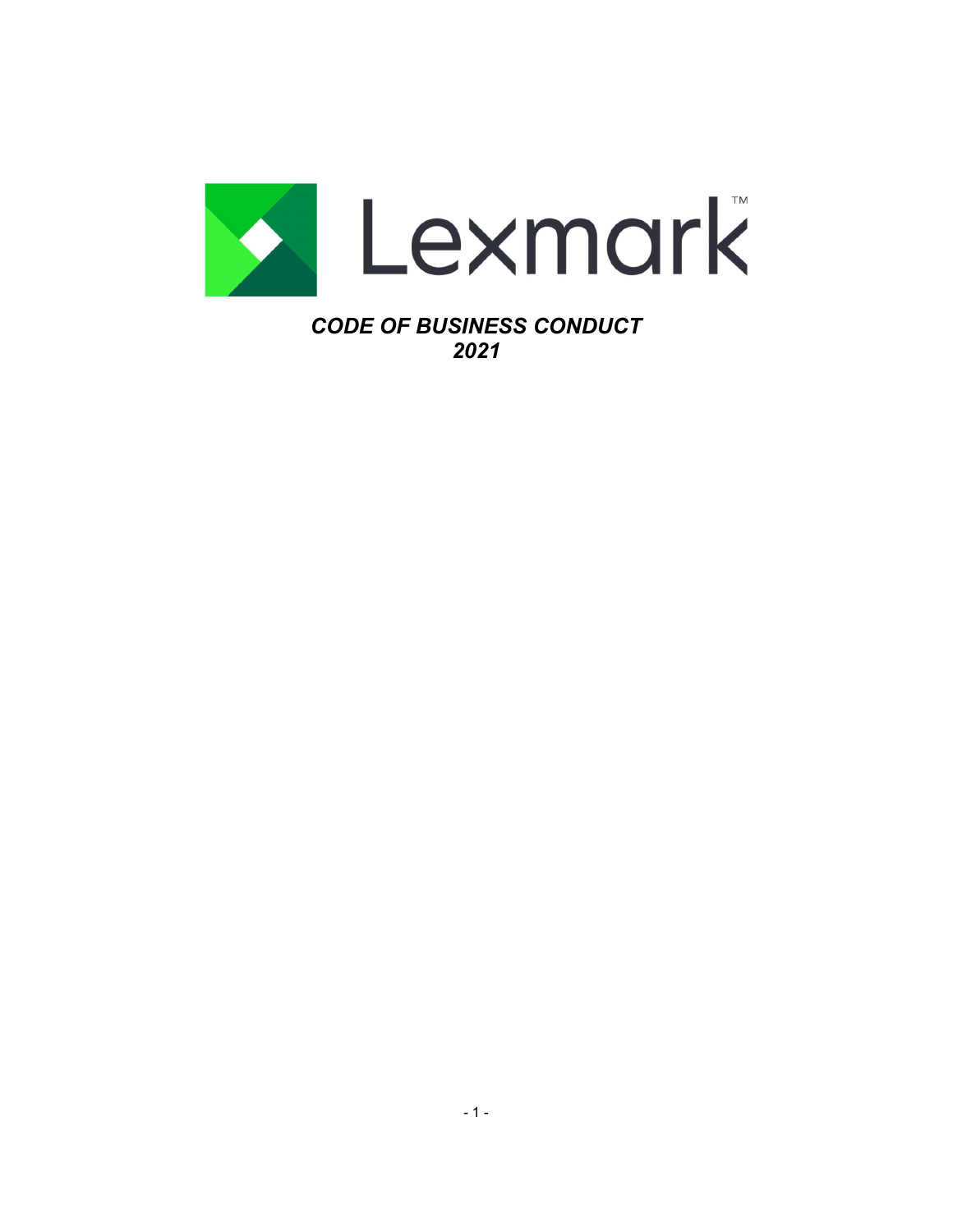## Table of Contents

| Letter from the CEO                                            | 4              |
|----------------------------------------------------------------|----------------|
| Introduction                                                   | 5              |
| <b>Lexmark's Work Environment</b>                              | 6              |
| <b>Equal Employment Opportunity</b>                            | 6              |
| <b>Discrimination and Harassment</b>                           | 6              |
| <b>Employee Privacy</b>                                        | 6              |
| <b>Personal Conduct</b>                                        | 7              |
| <b>Drugs and Alcohol</b>                                       | $\overline{7}$ |
| <b>Violent Behavior and Weapons</b>                            | 7              |
| <b>Offensive Behavior</b>                                      | $\overline{7}$ |
| Use of Lexmark Time and Assets                                 | 8              |
| <b>Travel and Entertainment</b>                                | 8              |
| Handling of Lexmark Confidential Information                   | 8              |
| Recording and Reporting Information                            | 8              |
| Reporting Possible Violations of Laws and Policies             | 9              |
| Disclosure and Use of Confidential and Proprietary Information | 9              |
| <b>External Communications</b>                                 | 9              |
| <b>Software and Software Services</b>                          | 10             |
| <b>Conflicts of Interest</b>                                   | 11             |
| <b>Competing Against Lexmark</b>                               | 11             |
| <b>Supplier Affiliations</b>                                   | 11             |
| <b>Business Gifts and Amenities</b>                            | 11             |
| <b>Personal Financial Interests</b>                            | 12             |
| <b>Publicly Traded Securities</b>                              | 12             |
| <b>Closely Held Organizations</b>                              | 12             |
| <b>Employment of Relatives and Related Persons</b>             | 12             |
| Someone Close to You Working in the Industry                   | 12             |
| <b>Political and Community Service</b>                         | 13             |
| Accounting Records, Internal Controls and Audits               | 14             |
| Complying with Laws and Regulations                            | 15             |
| General                                                        | 15             |
| <b>Antitrust and Competition Laws</b>                          | 15             |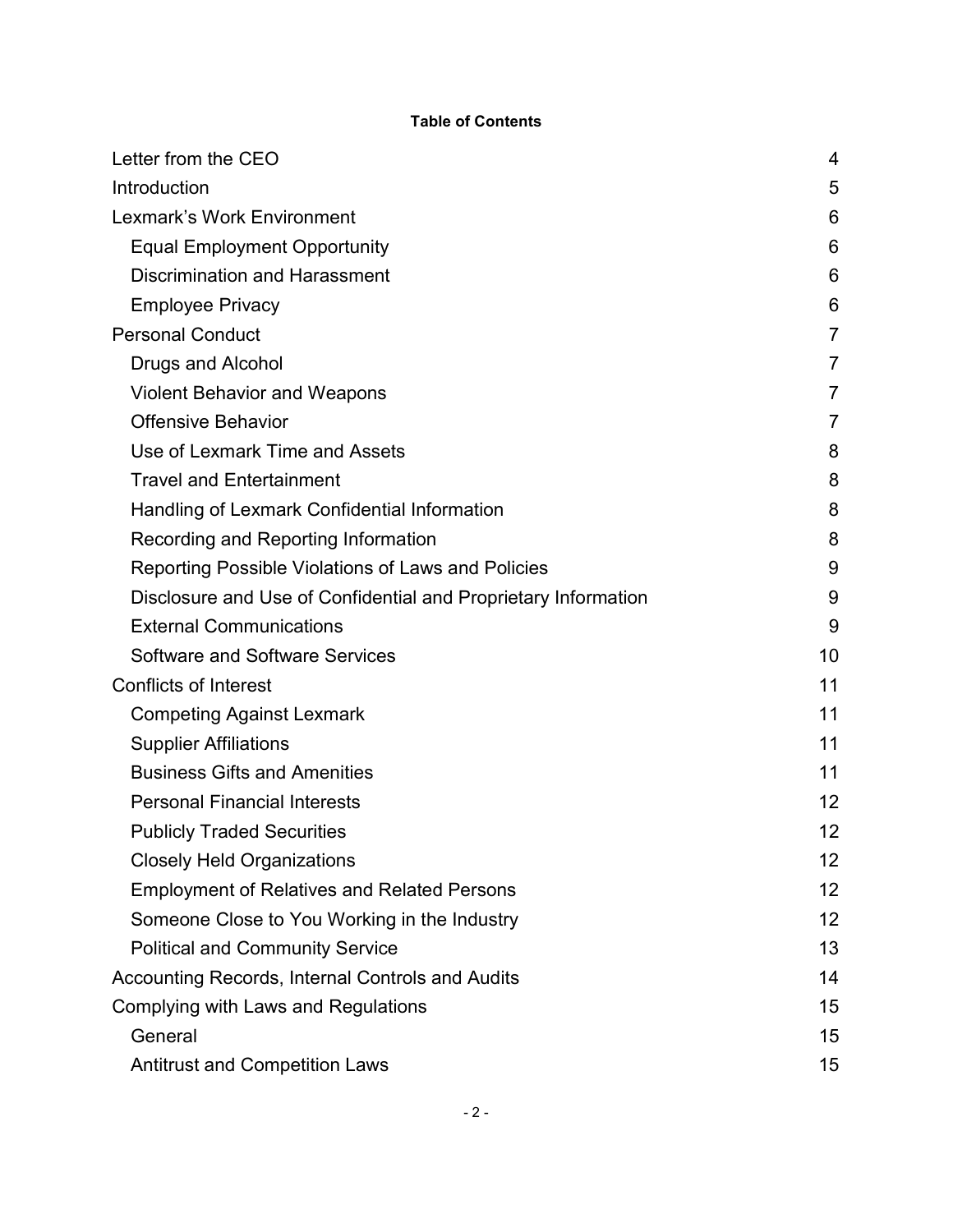| Bribes, Kickbacks or Other Corrupt Transactions                              | 16 |
|------------------------------------------------------------------------------|----|
| <b>Corrupt Transactions and Third-Party Relationships</b>                    | 16 |
| Copyrightable Material                                                       | 17 |
| <b>CFIUS and United States Government Imposed Communication Restrictions</b> | 17 |
| <b>Supplier Relationships</b>                                                | 18 |
| <b>Avoid Reciprocal Dealing</b>                                              | 18 |
| <b>Customer Relationships</b>                                                | 19 |
| <b>Premature Disclosure</b>                                                  | 19 |
| <b>Truth in Advertising</b>                                                  | 19 |
| <b>Commission for Referrals</b>                                              | 19 |
| <b>Relationships with Government Customers</b>                               | 19 |
| <b>Competitor Relationships</b>                                              | 20 |
| <b>Fairness in the Field</b>                                                 | 20 |
| Disparagement                                                                | 20 |
| <b>Business Contacts with Competitors</b>                                    | 20 |
| <b>Information Concerning Others</b>                                         | 21 |
| <b>Data Protection</b>                                                       | 21 |
| <b>Acquiring Information</b>                                                 | 21 |
| Using Information                                                            | 21 |
| Information Owned by Others                                                  | 21 |
| <b>Corporate Social Responsibility</b>                                       | 23 |
| <b>Key Contacts</b>                                                          | 24 |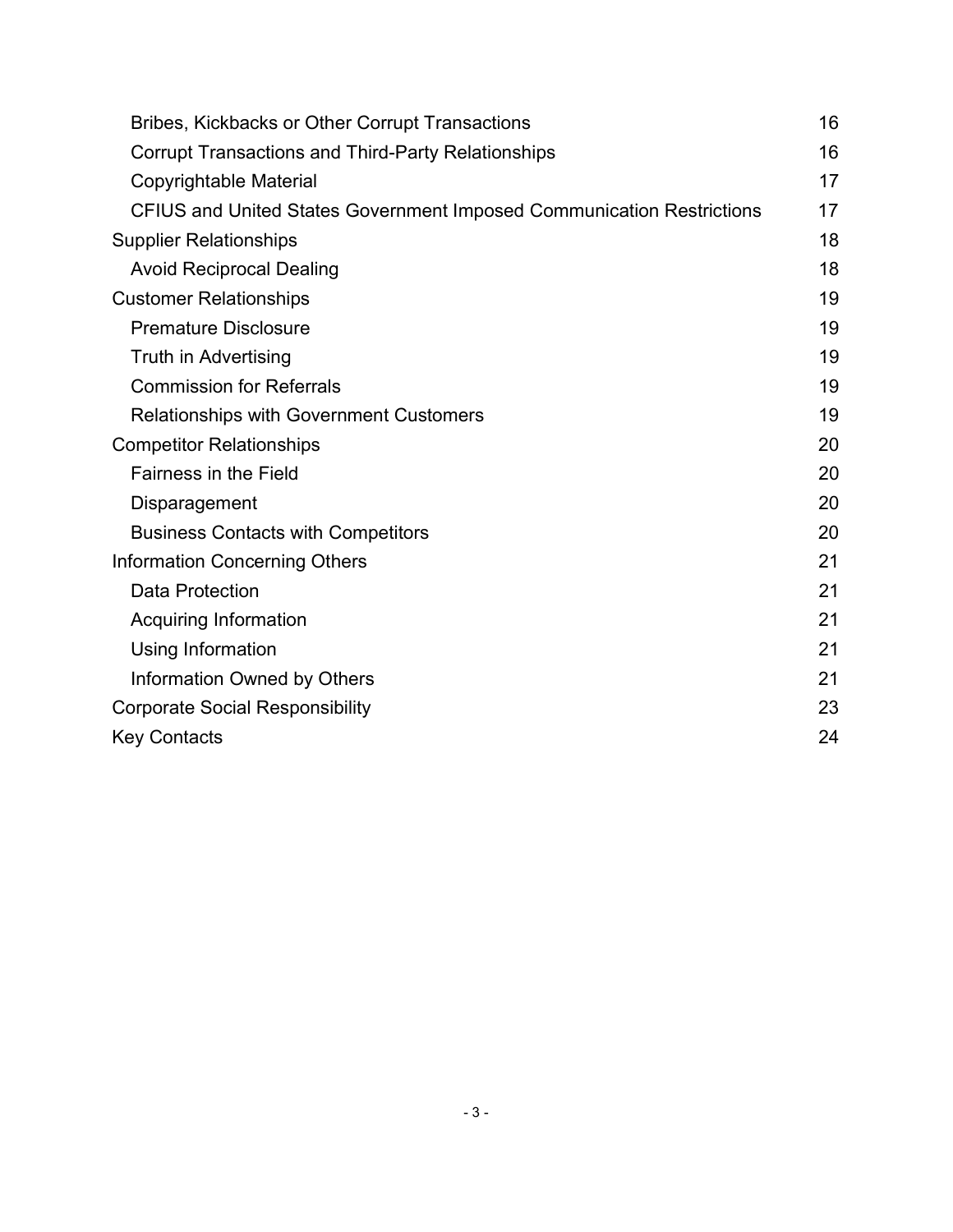# Letter from the CEO

Dear Lexmark Colleague,

As we focus on achieving profitable growth for Lexmark, we must understand that our success is driven not only by our commitment to our customers, but also by conducting ourselves ethically, legally and fairly in all of our business dealings.

It is the responsibility of every Lexmark employee to comply with our legal and ethical obligations when dealing with customers, employees, business partners, competitors and suppliers everywhere in the world. The Lexmark Code of Business Conduct serves as a guide to ensure that all of our business dealings are conducted with trust and integrity — consistent with our Vision, Mission and Values.

As a Lexmark employee, you are expected to read, understand and live by this Code of Business Conduct. Since the code cannot address every situation or issue that could arise in our business environment, you should discuss the code with your manager or call the Ethics Line at 1-866-477-2029 if you have questions.

Thank you for taking the time to read the Code of Business Conduct and, more importantly, for conducting your business dealings in a manner consistent with these guidelines.

Allen Waugerman President and Chief Executive Officer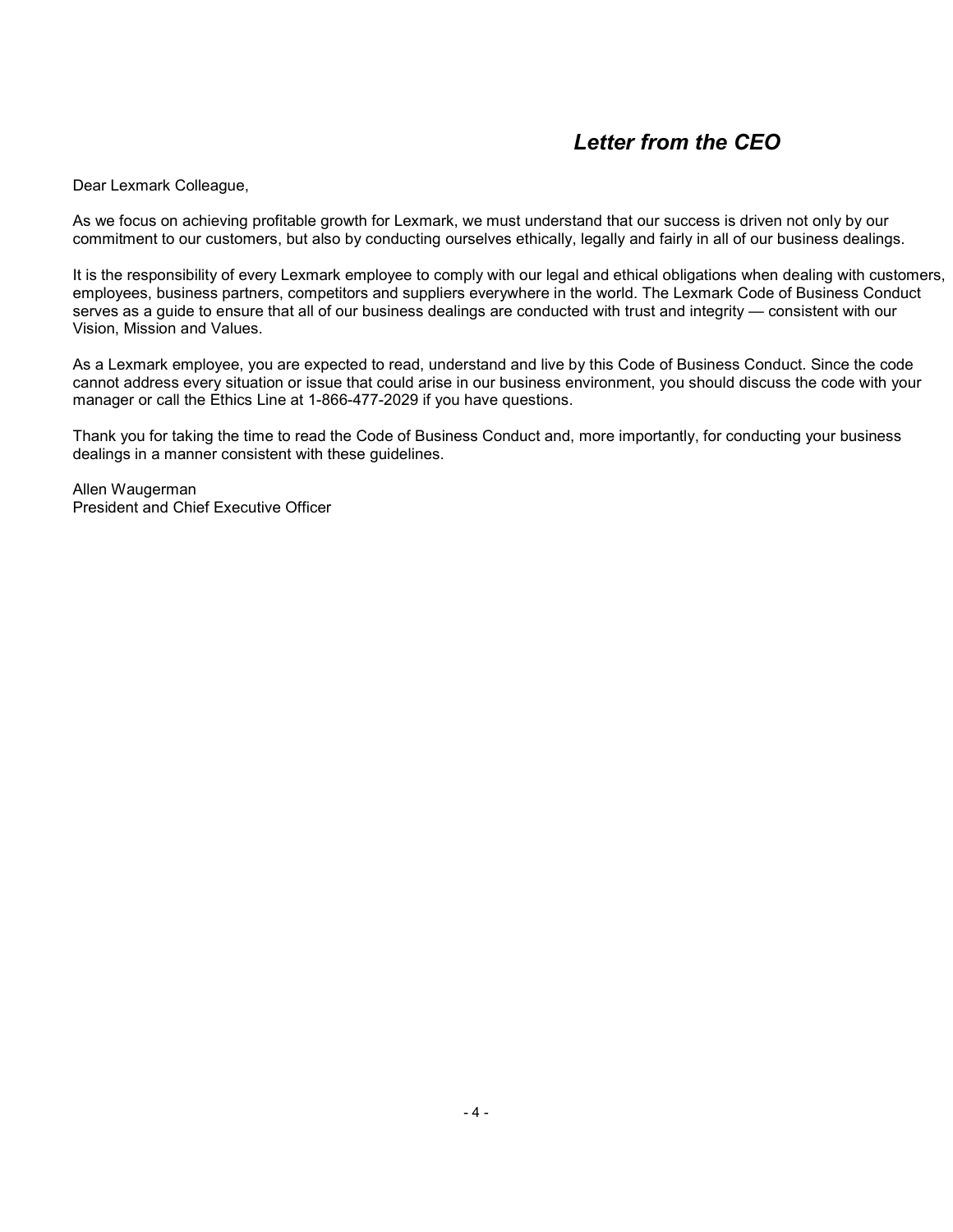## Introduction

 At various times in our careers, each of us will face situations that present ethical and legal questions related to how we conduct Lexmark's business. Lexmark's policy regarding ethical behavior is straightforward and clear:

## We will conduct ourselves ethically, legally and fairly in all our dealings with customers, employees, governmental entities, business partners, competitors and suppliers everywhere in the world.

 While our policy is clear, its application in a specific situation might not be. Lexmark's Code of Business Conduct has been developed to assist employees in these situations. The Code sets the standards and policies for how we operate in addition to other Lexmark policies and procedures. All Lexmark employees are personally responsible for reading, understanding and complying with this Code. Any waiver of the Code must be approved by Lexmark's Ethics Committee, unless otherwise specified. An employee who does not comply with the Code is acting outside the scope of his/her employment and may be subject to disciplinary action, up to and including termination of his/her employment with Lexmark. Managers who condone questionable or improper conduct from their employees who participate in such activity or who fail to take corrective action when such matters are brought to their attention, may also be subject to disciplinary action, up to and including termination of his/her employment with Lexmark. Any reports related to violations of Lexmark's Code of Business Conduct will be investigated promptly and corrective action will be taken as appropriate.

 Lexmark operates in many different countries and cultural environments. This Code is meant to apply to Lexmark, its subsidiaries and employees around the world. If local legal or cultural practices are inconsistent with the guidance provided in this Code, employees should discuss the appropriate course of action with their manager, based on the intent and spirit of this Code. Any substantive deviation from this Code due to local legal or cultural considerations must be approved in writing by the Ethics Committee.

While any set of policies or procedures cannot answer all possible ethical dilemmas we might encounter, the Code enables each of us to reach the correct conclusion or identify those situations where we should seek guidance from appropriate persons within Lexmark. If you have any questions in interpreting or applying this Code, it is your responsibility to consult with: your manager, Lexmark's Human Resources Department, Lexmark's Legal Department or the Director of Internal Audit. You may also ask a question by using the Ethics Line.

 An Ethics Committee — co-chaired by the Senior Vice President and Chief Human Resources Officer and the Senior Vice President, General Counsel and Secretary — has been established to oversee Lexmark's ethics program, including the revision and interpretation of this Code.

 For purposes of the Code, "Executive Management" refers to the Chief Executive Officer and direct reports to the Chief Executive Officer.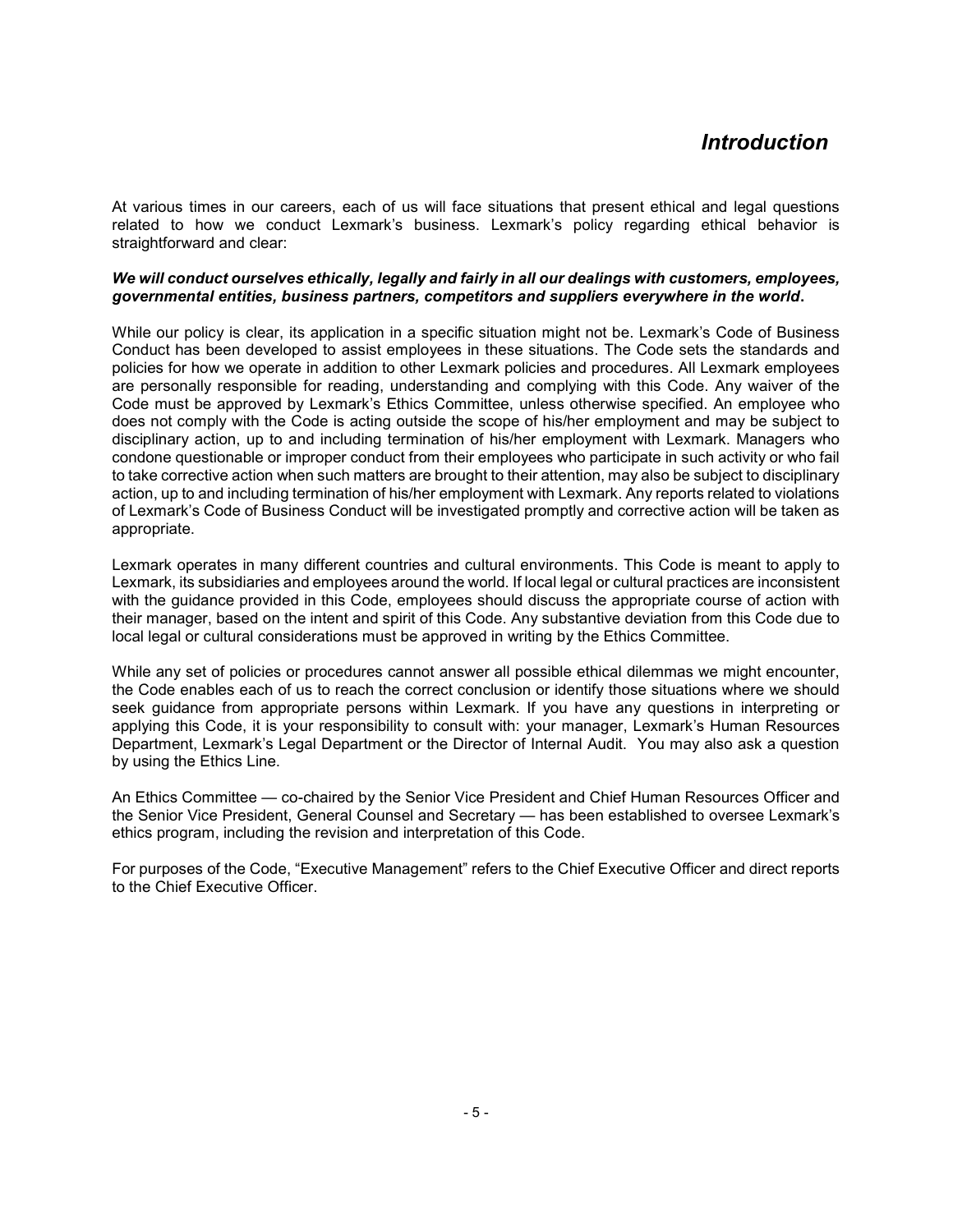## Lexmark's Work Environment

## Equal Employment Opportunity

Lexmark is committed to equal employment opportunity. All Lexmark employment-related activities will be conducted without regard to race, color, age, gender, sexual orientation, gender identity, religion, national origin, disability, veteran status, or any other characteristic or factor protected by applicable law.

#### Discrimination and Harassment

Lexmark strives to provide all employees with a healthy, safe and productive work environment. Harassment or discrimination based on race, color, religion, gender, sexual orientation, gender identity, age, national origin, disability, veteran status or any other characteristic or factor protected by applicable law has no place at Lexmark or at any Lexmark activity. This includes, but is not limited to, sales calls, trade shows, off-site meetings, training events, team-building activities, Lexmark social functions and customer or supplier entertainment activities or events.

If you think you have been the victim of such conduct at Lexmark, or have witnessed it occurring, you have an obligation to report it as soon as possible to your manager or the Human Resources Department. All complaints of such conduct will be investigated promptly and dealt with appropriately. You will not be retaliated against for reporting such conduct, and you will not be subject to disciplinary action as long as you have not engaged in any improper activity.

### Employee Privacy

Lexmark is committed to following responsible personal data management and protection practices and complying with applicable law. The only personal data, including medical and benefit information, that Lexmark collects or maintains is that which is necessary for employment-related business purposes. Employees responsible for collecting, using, disclosing or maintaining employment-related personal data must ensure that it is processed in accordance with Lexmark's Privacy Policy.

Computers, communications equipment, telephones, offices, workspaces, desks, and all other equipment, facilities, systems, or services provided by Lexmark, and the business information or documents (whether paper or electronic) created or stored on, by, or in them, are the property of Lexmark. As a result, Lexmark management has the right to access those assets. Except for small items of a personal nature (such as pictures and memorabilia), any personal items, files, electronic data, voicemail, email, etc., that you consider private or personal data should not be kept in or on equipment, media, services, or facilities provided to you by Lexmark.

Lexmark has the right, but not the obligation, to inspect and monitor the use of its facilities, data, systems, services, and equipment to ensure that Lexmark assets are being properly used and that employees are complying with Lexmark's policies and procedures and with applicable laws and regulations.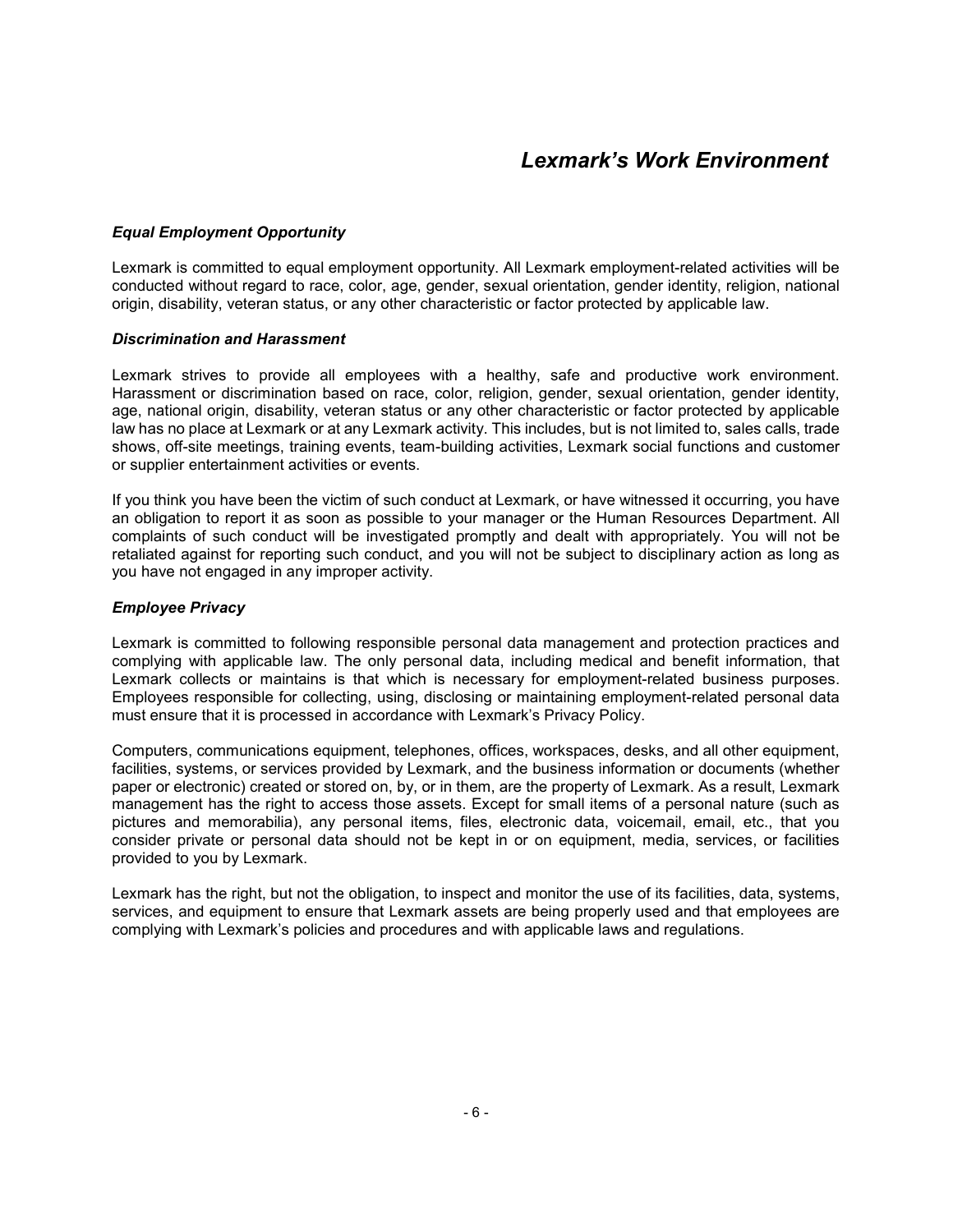## Personal Conduct

 Lexmark's reputation for maintaining the highest standards of business conduct rests on our daily actions. Each of us is responsible for acting in the best interests of Lexmark and for conducting ourselves in accordance with this Code as we engage in any Lexmark activity. This includes, but is not limited to, sales calls, trade shows, off-site meetings and training events, team-building activities, Lexmark social functions and customer or supplier entertainment activities or events.

### Drugs and Alcohol

The use, possession, manufacture, distribution or sale of drugs or other controlled substances (except where use is authorized by appropriate medical personnel to treat a bona fide medical condition of the person possessing them) or alcohol (except where approved by Executive Management) is prohibited on Lexmark property.

Under no circumstance should you be on Lexmark property, in any Lexmark work environment or engaged in any activity for Lexmark if you are under the influence of, or affected by, such drugs, controlled substances or alcohol.

#### Violent Behavior and Weapons

Violent behavior, or the threat of violent behavior, even if made in jest, is not acceptable conduct. To the maximum extent permitted by law, Lexmark prohibits your possession of a weapon while you are on Lexmark premises or when you are engaged in any activity for Lexmark.

#### Offensive Behavior

Offensive language; racial, ethnic or religious slurs; or other remarks, jokes or conduct which encourage or permit an offensive work environment or diminish the worth of another person are not acceptable. This is true even if others do not seem to object.

### Corporate Policy Compliance

Complying with Lexmark's corporate policies and procedures is vital to the ongoing success of our company. Lexmark employees worldwide are expected and directed to comply with all Lexmark corporate policies. It is each employee's responsibility to know and understand policy requirements as they apply to their job

By electronically agreeing to the Code, you are also acknowledging that you understand and will comply with the IT Security Policy, the Global Lexmark Travel Policy and any applicable local/regional policy addendums, and the Employee Handbook that is applicable to your geography/location/country.

It is also your responsibility to notify management if you believe a violation of policy, corporate or otherwise, has occurred. Violations of any Lexmark policies will result in disciplinary action up to and including termination.

### Protecting Lexmark Assets

Each of us is personally responsible for protecting Lexmark assets entrusted to us and for protecting Lexmark assets in general. You should be alert to any situations or incidents that could lead to the loss,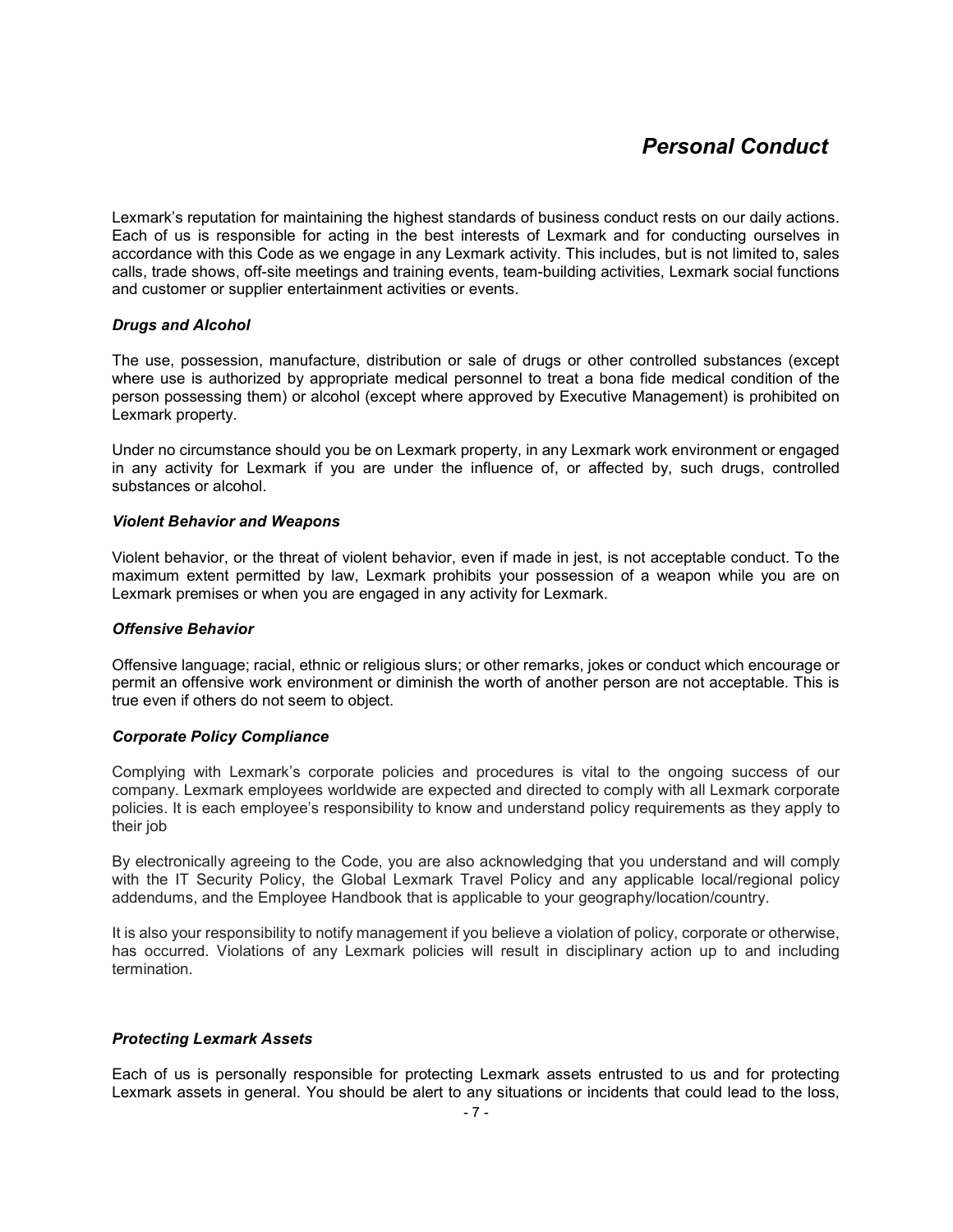misuse or theft of Lexmark assets, including Lexmark data and third-party data entrusted to Lexmark.

## Use of Lexmark Time and Assets

You may not perform non-Lexmark work or solicit non-Lexmark business on Lexmark premises or while working on Lexmark time. Lexmark facilities, systems and equipment are provided solely for the purpose of conducting Lexmark business. You are not permitted to use Lexmark equipment, systems, telephones, materials, resources or proprietary information for any non-Lexmark business, with the only exception of very limited and reasonable use of telephones, computer systems (including e-mail and internet) and printers for personal matters; however, you will not have any privacy rights in any such use except to the extent required by applicable law. In no case are you allowed to access, store or communicate anything inappropriate for a professional business environment including, but not limited to, information items or internet sites of a harassing, offensive, discriminatory, illegal or sexually explicit nature or sites that involve gambling, copyright infringement, or that otherwise violate Lexmark policy or applicable laws.

You should protect company assets and their efficient use. Theft, carelessness and waste have a direct impact on Lexmark's profitability and should be prevented.

## Travel and Entertainment

You must ensure that all business travel furthers Lexmark's interests and that all travel and entertainment expenditures are reasonable and in compliance with applicable Lexmark policies. You also must exercise good judgment when traveling on Lexmark business and when organizing and participating in any Lexmark entertainment activity or event, whether formal or informal. Under no circumstances should you organize or participate in any Lexmark entertainment activity or event, whether formal or informal, including customer or supplier entertainment activities or events that would violate this Code or any Lexmark policy.

As a representative of Lexmark, you should understand that certain activities and venues are not appropriate for conducting business, entertainment or meetings. This includes businesses such as sexually oriented businesses or any other venue or activity that would reflect negatively on Lexmark.

### Handling of Lexmark Confidential Information

You should not discuss or communicate Lexmark confidential information with anyone inside or outside of Lexmark, except Lexmark employees with a legitimate business need to know. In conveying sensitive information, you should be aware of who might overhear your conversation or view your communication. When in public locations such as airports, airplanes, and restaurants, you should consider the risk and opportunity for eavesdropping either by overhearing the conversation or other electronic eavesdropping before you discuss or communicate sensitive information. Sensitive information should only be disclosed in accordance with Lexmark policy.

## Recording and Reporting Information

Accurate and timely information is critical to the effective, efficient and profitable operation of Lexmark. You must record and report all information accurately and honestly, including but not limited to information contained in time and attendance reporting, invoices and other accounting reports and documents. Information must not be organized in a way that is intended to mislead or misinform those who receive it.

Inaccurate or misleading reporting of information to organizations or individuals within or outside Lexmark is strictly prohibited. Full, fair, accurate, timely and understandable disclosures within reports, documents and in public communications made by the Company are required. In addition to any disciplinary action you may face, violation of this provision could lead to civil or even criminal liability for you and Lexmark.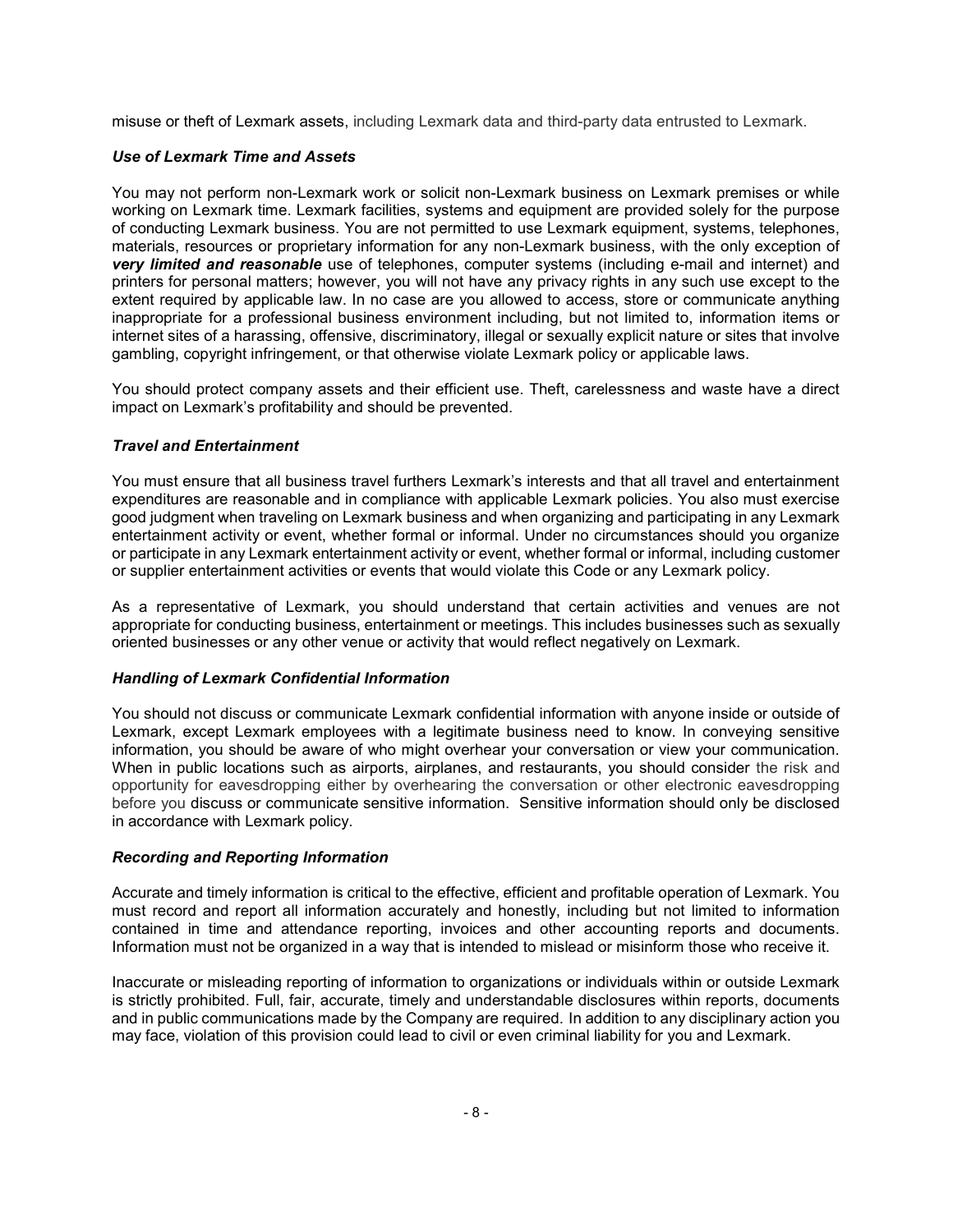### Reporting Possible Violations of Laws and Policies

If you become aware of any questionable or improper accounting, financial reporting or auditing matters or of any violation or possible violation of a law, rule or regulation, Lexmark policy, procedure or provision of this Code of Business Conduct, you have an obligation to promptly notify a member of your direct management chain, Lexmark's Human Resources Department, Lexmark's Legal Department, the Director of Internal Audit or the Chief Executive Officer. If you are reluctant to report a possible violation to your manager because, for example, he or she might be personally involved, you should report it through one of the other options listed above or by using the Ethics Line if the options above are not feasible. You may choose to remain anonymous if you wish when using the Ethics Line and any report will be treated confidentially.

A listing of contacts and phone numbers are provided at the end of this document.

You will not be retaliated against for making the report, and you will not be subject to disciplinary action for making the report as long as you did not participate in the violation. Reasonable efforts will be made to protect your identity if you so request.

As a Lexmark employee you also have a responsibility to participate and cooperate openly and honestly in any internal investigation of misconduct or wrongdoing.

Defend Trade Secrets Act of 2016 Notice: Notwithstanding anything in this Code of Conduct or the Employee Handbook to the contrary, an individual shall not be held criminally or civilly liable under any Federal or State trade secret law for the disclosure of a trade secret that is made (1) in confidence to a Federal, State or local government official or to an attorney solely for the purpose of reporting or investigating a suspected violation of law; or (2) in a complaint or other document filed in a lawsuit or other proceeding, if such filing is made under seal. An individual who files a lawsuit for retaliation by an employer for reporting a suspected violation of law may disclose the trade secret(s) to the attorney of the individual and use the trade secret information in the court proceeding if the individual files any document containing the trade secret under seal and does not disclose the trade secret, except pursuant to court order.

### Disclosure and Use of Confidential and Proprietary Information

During the course of your employment at Lexmark, you will be exposed to information related to Lexmark's operations. This information includes the business, financial, sales and marketing, personnel and services plans of the business. You may also have access to proprietary information such as: research and development, design, engineering and manufacturing know-how and processes. This information represents a valuable Lexmark asset and should be used only in connection with Lexmark business.

Information concerning Lexmark should be considered for internal use only. If you have any doubt about whether particular information should be shared outside Lexmark with suppliers, business partners, customers, etc., you should consult with your management prior to any disclosure.

When you create content, you must label the content appropriately in compliance with Lexmark's Data Classification Policy. Certain information may be classified as confidential or restricted confidential. In these cases, Lexmark alone is entitled to determine what use may be made of the information and with whom it may be shared. Your obligation not to disclose confidential information continues even after your employment with Lexmark ends.

### External Communications

Individual employees may not communicate any information related to the Company's performance or business activities that has not yet been made public through the Global Communications Department.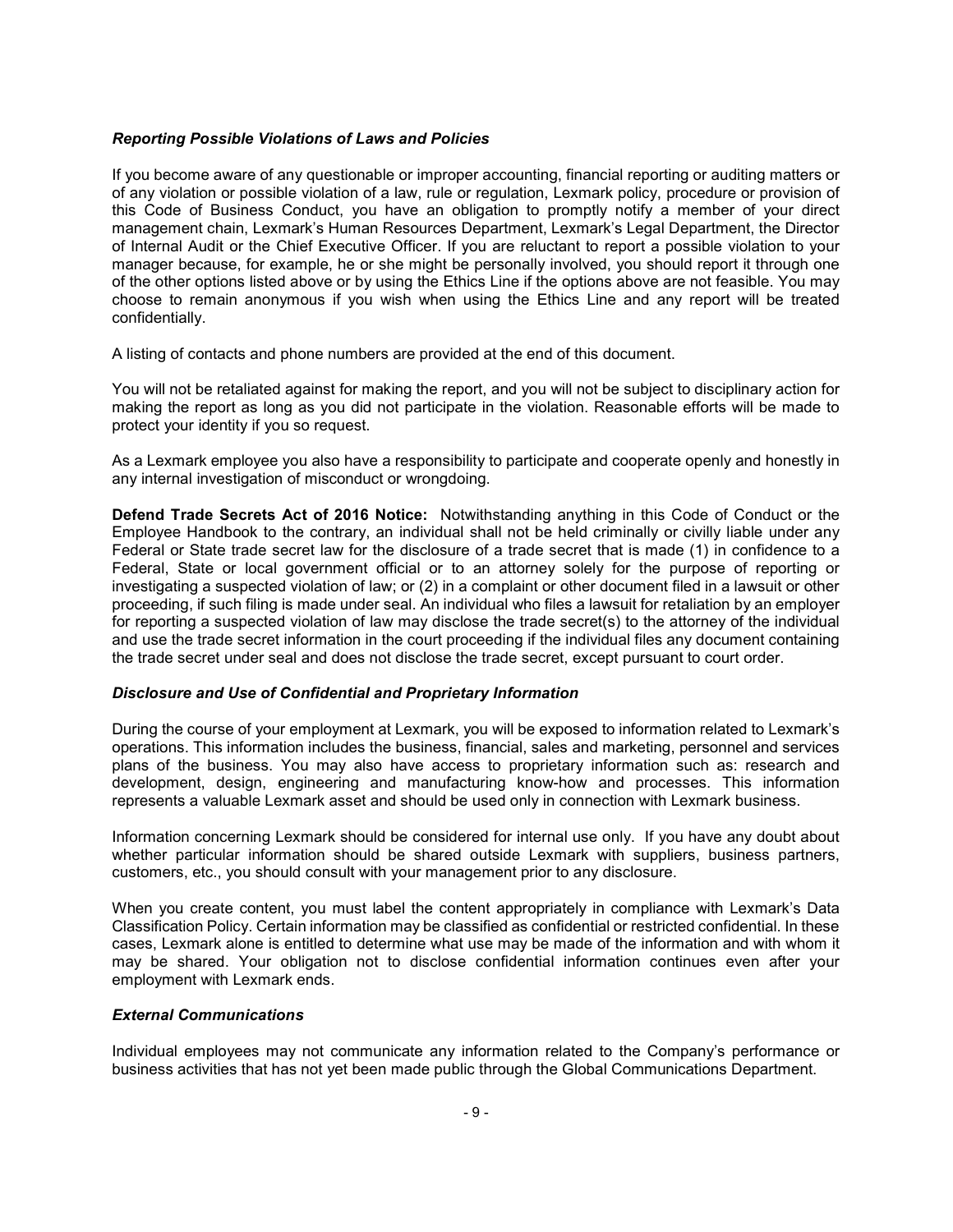All inquiries from the media, other than those related to Lexmark's existing product offerings or routine operations in non-United States locations, should be directed to Global Communications. In non-U.S. locations, all communication with the media is to be limited to local senior management or designated public relations representatives. Regardless of location, any inquiries of a potentially negative nature should be directed to Global Communications. Inquiries from outside attorneys, regulators or government agencies should be directed to Lexmark's Legal Department or, in the case of tax matters, VP of Global Corporate Tax.

All external communications must be consistent with Lexmark policy, including but not limited to those outlined in the Social Media Policy and this Code of Business Conduct. In addition, no external communication, including ones made through a personal communication channel such as personal e-mail or any form of online posting, publishing or discussion group, may discredit Lexmark, its products, employees or business interests.

## Software and Software Services

Most software products and services purchased by Lexmark are regulated by some form of licensing or subscription agreement that describes the terms, conditions and allowed uses of the software and software services. Lexmark respects copyright laws and observes the terms and conditions of all license and subscription agreements. All software installed on Lexmark computers or equipment and all software services for use in Lexmark's business must be licensed to Lexmark and purchased in accordance with the IT Security Policy. In addition, you may not install Lexmark licensed software on non-Lexmark computer systems, without first ensuring the terms of Lexmark's license agreement allows such usage. You may not download or otherwise copy any part of a software program for any reason, including development work, unless Lexmark has obtained the rights to do so.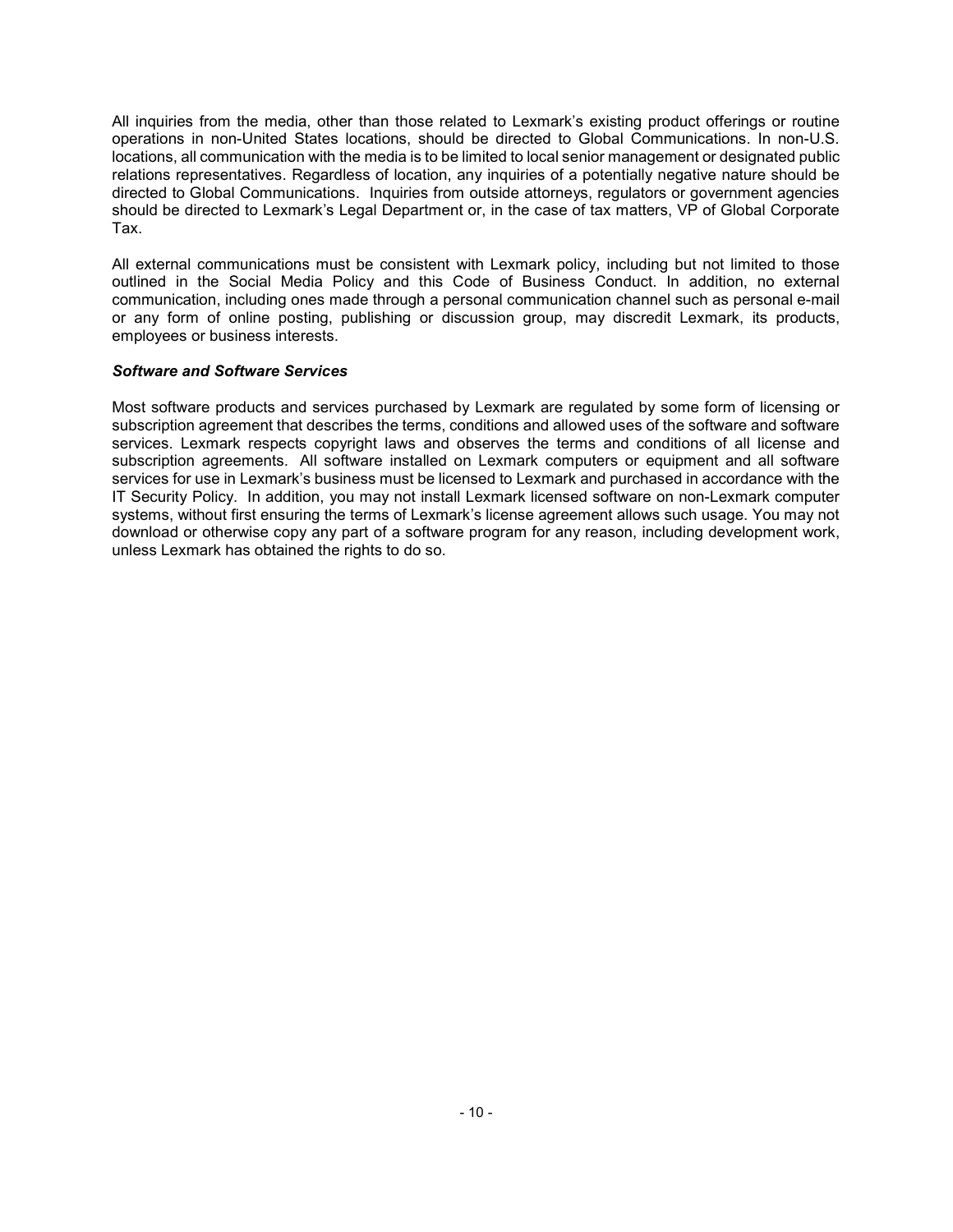## Conflicts of Interest

 A conflict of interest may arise if you engage in any activity or advance any personal interests at the expense of Lexmark's interests. You are expected to avoid situations in which you could be, or appear to be, unduly influenced by factors which may prevent you from acting in the best interests of Lexmark. You may not personally take advantage of opportunities that you discover through your use of Lexmark property, information or through your position with Lexmark. Accordingly, you are required to review your specific situation with your manager or the Ethics Committee to assess the nature and extent of any concern and how it can be resolved.

## Competing Against Lexmark

You may not engage in any activity or provide assistance to another individual or organization that markets products or services that compete with Lexmark's. You must consult with your manager before pursuing any activity that might create a conflict of interest with Lexmark.

### Supplier Affiliations

Generally, without the prior written approval of the Ethics Committee, you may not be a supplier to Lexmark, represent a supplier to Lexmark, work for a supplier to Lexmark or be a member of a significant supplier's board of directors while you are an employee of Lexmark. In addition, you may not accept money or benefits of any kind for any advice or services you may provide to a supplier in connection with its business with Lexmark.

## Business Gifts and Amenities

Except as noted below, neither you nor members of your family may accept or give gifts or gratuities of any type from or to any supplier, prospective supplier, business partner, channel partner or other customer. Gifts include merchandise, travel expenses to business meetings or events, entertainment, or any other item of value. However, you may give or accept promotional gifts of nominal value (no more than US\$25 or its equivalent in other currencies), such as advertising novelties, in the spirit of commercial politeness. You should consider whether the frequency or timing of any gift might create the appearance of a conflict of interest. Gift cards may not be purchased or distributed to employees, contractors, customers, or suppliers. Any exceptions must be approved by a member of Executive Management. Giving or receiving cash payments of any kind is not allowed.

In very limited situations, it may sometimes be necessary to exchange gifts of greater value to avoid offending the cultural values of a supplier or customer. Any such situation must be reviewed and approved by a member of Executive Management.

You may give or accept such customary business amenities as meals; provided the expenses involved are kept at a reasonable level and their acceptance would not embarrass Lexmark if they were disclosed publicly. Unless Lexmark has specified to the contrary, you may accept promotional premiums and discounts offered by transportation companies, hotels, auto rental agencies and restaurants when they are offered on the same basis to travelers generally.

If you are offered money or a gift, you should decline the offer and inform the party of Lexmark's gift policy. If you receive money or a gift, you should inform your manager immediately. Your manager can help you make appropriate arrangements to return or donate the gift and, where appropriate, remind the giver of Lexmark's gift policy.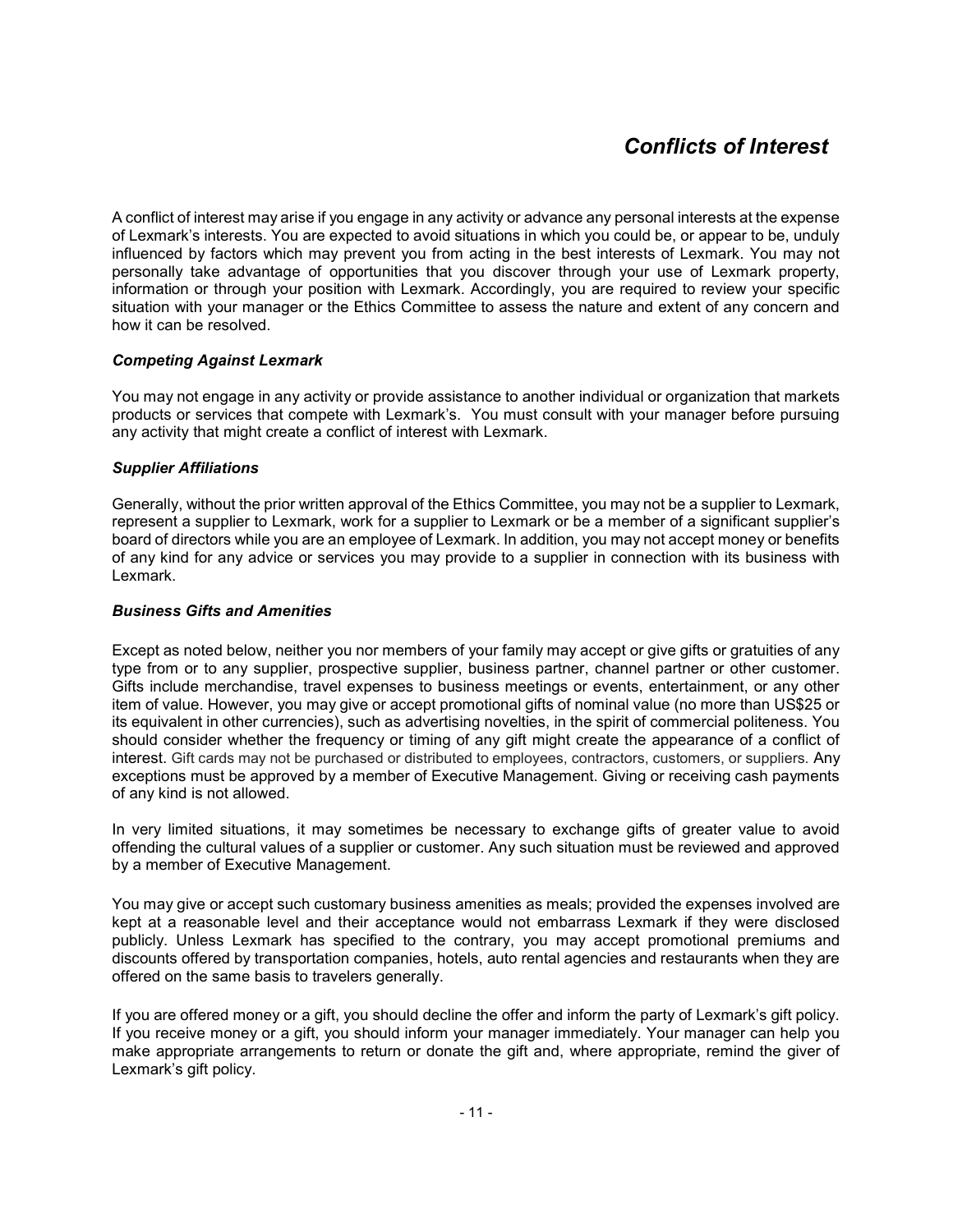### Personal Financial Interests

Without the prior written approval of the Ethics Committee, you should not have a financial interest in any organization that does business with or competes with Lexmark if that interest might cause you to have a conflict of interest, or the perception of a conflict of interest, with Lexmark. Such organizations include suppliers, competitors, customers and distributors or organizations that remarket Lexmark products or services.

### Publicly Traded Securities

You should not hold a financial interest in a publicly traded company if the combination of your job, the amount of your investment, and the particular company in which you invested when viewed objectively by another person, could appear to influence your actions as a Lexmark employee.

In the case of a supplier, if you are involved in deciding whether Lexmark does business with that supplier, you should not have any financial interest in that company.

These guidelines cannot be avoided by acting indirectly through another person or organization.

## Closely Held Organizations

Investments in closely held organizations (typically, closely held corporations, partnerships or sole proprietorships) are likely to cause concern because the ties between closely held organizations and their investors tend to be more significant and extensive than those between other organizations and their investors. For example, there are generally relatively few investors or owners of such companies, giving each a greater stake in its ownership and a higher likelihood of participating in the company's day-to-day operations.

For these reasons, you may not make any investment in a closely held organization that is a competitor, supplier, distributor or organization that re-markets Lexmark products or services. Exceptions must be specifically pre-approved by the Ethics Committee.

### Employment of Relatives and Related Persons

Lexmark selects employees based upon their qualifications and the needs of the company.

Lexmark recognizes that persons who are relatives of employees or who are in personal relationships with employees can be a potentially valuable source of qualified candidates. Nevertheless, in both the hiring and management of such persons, Lexmark wishes to avoid conflicts of interest or partiality or the appearance of such. Employees may not manage, supervise or otherwise report to anyone, even with an intermediate manager or managers in between, with whom they have a close personal relationship such as a relative, domestic partner, romantic partner or cohabitant.

You are required to disclose such relationships, and you should review your specific situation with your manager and the Lexmark Human Resources Department to assess the nature and extent of any concern and how it may be resolved.

### Someone Close to You Working in the Industry

If your spouse, another member of your immediate family, or someone else to whom you are close with works for or is a competitor or supplier of Lexmark, the closeness of the relationship might lead you to inadvertently compromise Lexmark's interests or create an appearance of a conflict of interest. Accordingly, you are required to review your specific situation with your manager and the Lexmark Human Resources Department to assess the nature and extent of any concern and how it can be resolved.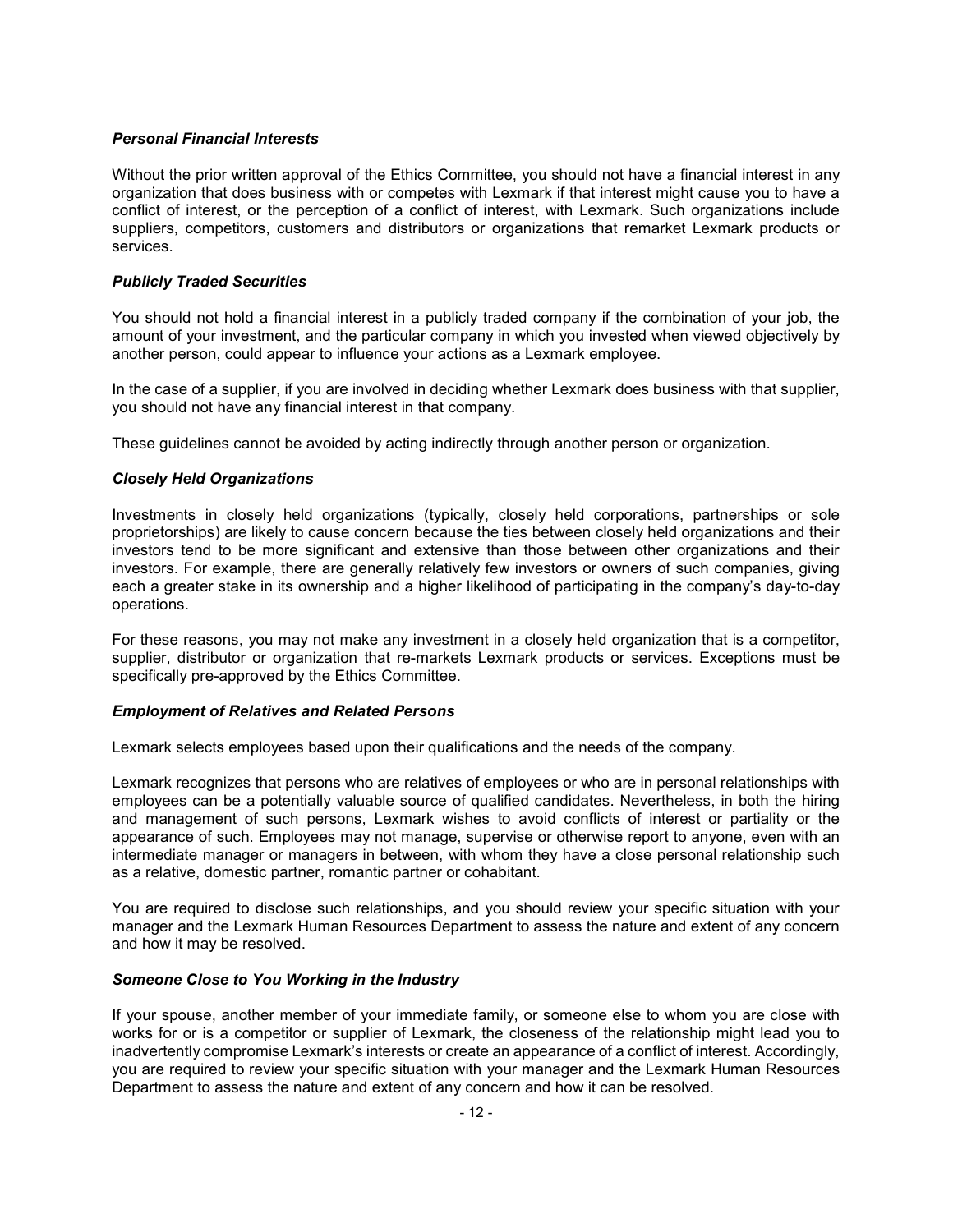### Political and Community Service

Lexmark encourages you to be active in the civic life of your community. However, such service might, at times, place you in a situation that poses a conflict of interest with Lexmark. Depending on your position in Lexmark and whether you stand to gain personally, the situation might require you to abstain from certain decisions. Regardless of whether you abstain, you should make it clear that you are a Lexmark employee to avoid any charge of trying to conceal your association with Lexmark.

Lexmark has adopted a corporate giving policy. The policy describes Lexmark's commitment to the communities in which the company operates by providing financial, product and, volunteer assistance for schools and non-profit organizations considered registered charities. Under this policy Lexmark employs strict criteria in determining eligibility for donations. For instance, Lexmark will not contribute funding or inkind gifts to labor, fraternal, or religious organizations, individuals, or organizations that discriminate on the basis of race, color, creed, gender, age, sexual orientation, or national origin. Political contributions can only be made when legal, appropriate and require prior approval by the CEO or Chief Legal and Compliance Officer. All charitable donations must be pre-approved by Human Resources and should be in accordance with the Lexmark Corporate Giving Policy, which includes strict criteria for donation eligibility.

Lexmark will not pay you for time spent running for public office, serving as an elected official or campaigning for a political candidate, unless required by law. You may, however, take reasonable time off without pay for such activities, if your Lexmark duties permit the time off and your manager approves it. You also may use vacation time for political activity.

When you participate in community activities or speak publicly regarding community or political issues, ensure that you do so as an individual. Do not speak or act on Lexmark's behalf unless specifically authorized to do so by a member of Executive Management.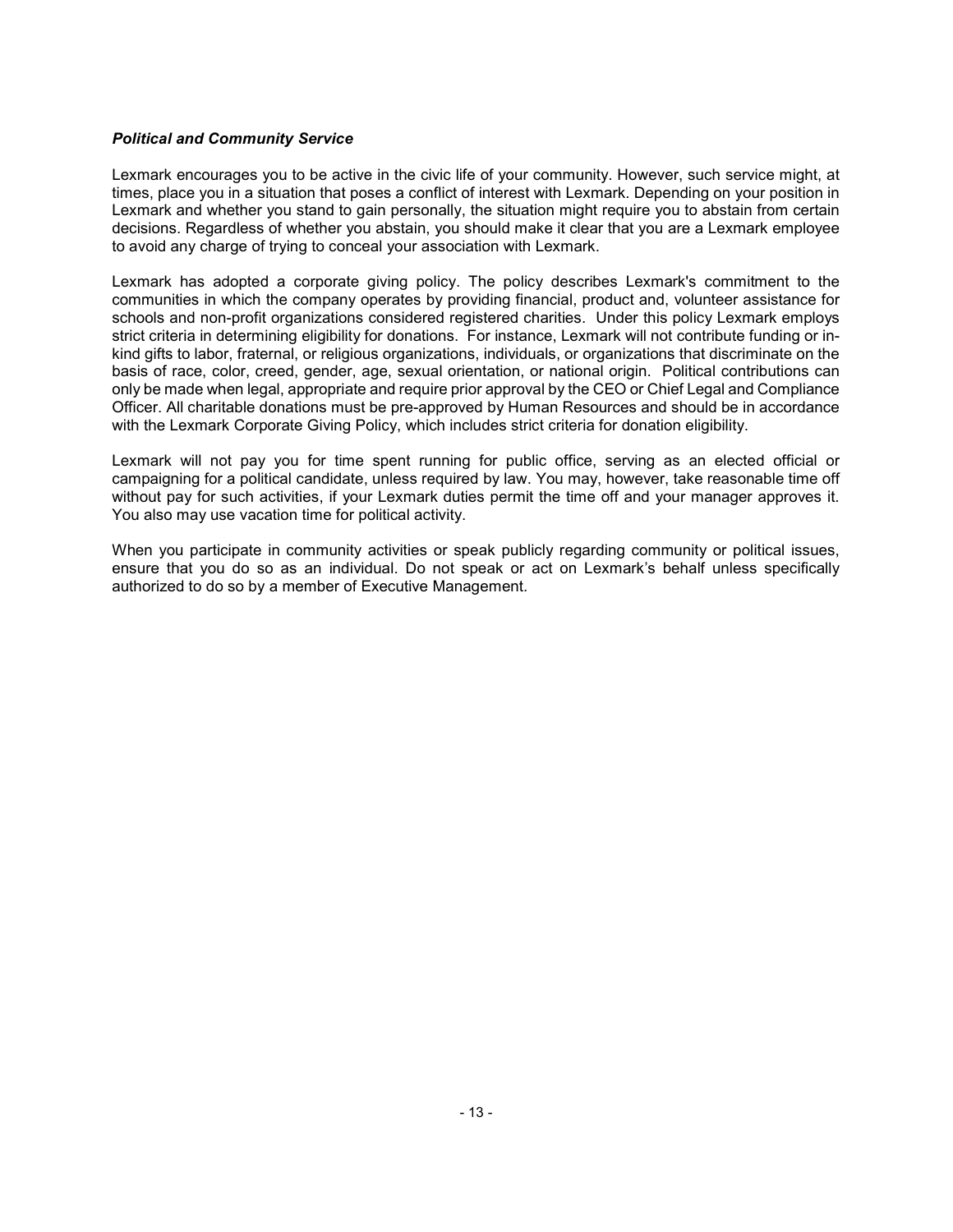# Accounting Records, Internal Controls and Audits

Lexmark is legally required to maintain accounting records that accurately and fairly reflect its financial activities and to devise and maintain a system of internal control sufficient to provide reasonable assurance that transactions are appropriately authorized and recorded. Ensuring these requirements are met is a responsibility shared by each of us.

Lexmark, external auditors, third parties and various governmental agencies routinely conduct audits of various aspects of the Company's operations. You are not to provide false, misleading or incomplete information to anyone conducting these audits. If you do so, in addition to any disciplinary actions you may face, you and/or Lexmark may be subject to civil or criminal liability.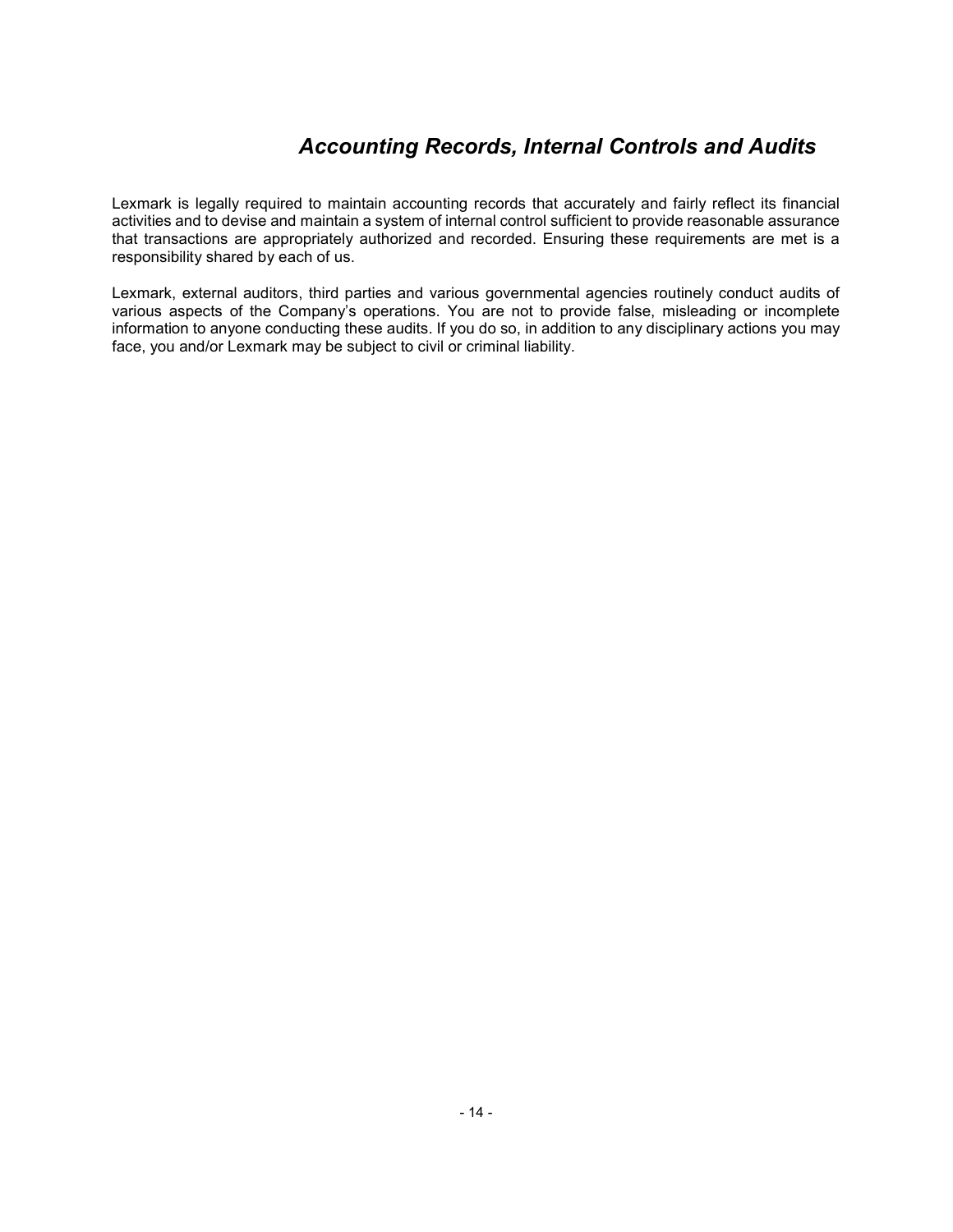# Complying with Laws and Regulations

## **General**

 It is Lexmark's policy to comply with all applicable laws, rules and regulations. Lexmark is organized under U.S. law. As a result, its operations are governed primarily by U.S. laws, rules and regulations.

 Lexmark operates through subsidiaries, branches and other legal entities in many countries outside the United States and is subject to the laws, rules and regulations of those countries and jurisdictions as well. Where there is a conflict between U.S. law and the laws of another country, the issue is to be resolved by management with the concurrence of Lexmark's Legal Department or, in the case of tax matters, the Director, Global Corporate Tax.

 All investigations by governmental authorities, other than tax matters, are to be managed by Lexmark's Legal Department. Tax matters are to be managed by the Director, Global Corporate Tax. You are required to contact Lexmark's Legal Department or the Director, Global Corporate Tax as soon as possible regarding an inquiry from any governmental authorities or from other parties who have filed, or expressed their intention to file, a lawsuit involving Lexmark.

### Antitrust and Competition Laws

The purpose of competition laws (also known as antitrust, monopoly, fair trade or cartel laws) is to preserve and foster fair and honest competition within a competitive market system.

 Under these laws, Lexmark may not enter into agreements with other companies (whether formal or informal) that unreasonably restrict the functioning of the competitive system. Examples include agreements or communications between Lexmark and:

- a competitor to charge the same price for a product or to divide or allocate markets or customers;
- a supplier which limits or controls the supplier's production or prohibits the supplier from selling to a Lexmark competitor; or
- a distributor which prohibits the distributor from handling competitive products.

 These and other agreements that could limit competition are highly questionable, if not illegal, and must be reviewed with Lexmark's Legal Department.

A formal agreement with a competitor need not exist to violate these laws. A general discussion followed by common action can be enough to show an implied agreement. In an investigation, every communication, written or oral, is subject to extreme scrutiny. You must not engage in any communication with a competitor that could result in price-fixing, bid-rigging (including complementary bidding), allocation of customers or markets, boycotts or production limits to restrain trade.

 To ensure that Lexmark complies with these laws, all contracts, arrangements and questionable situations should be reviewed by Lexmark's Legal Department, except for standard contracts and practices already approved by Lexmark's Legal Department (such as standard sales and purchasing agreements and practices).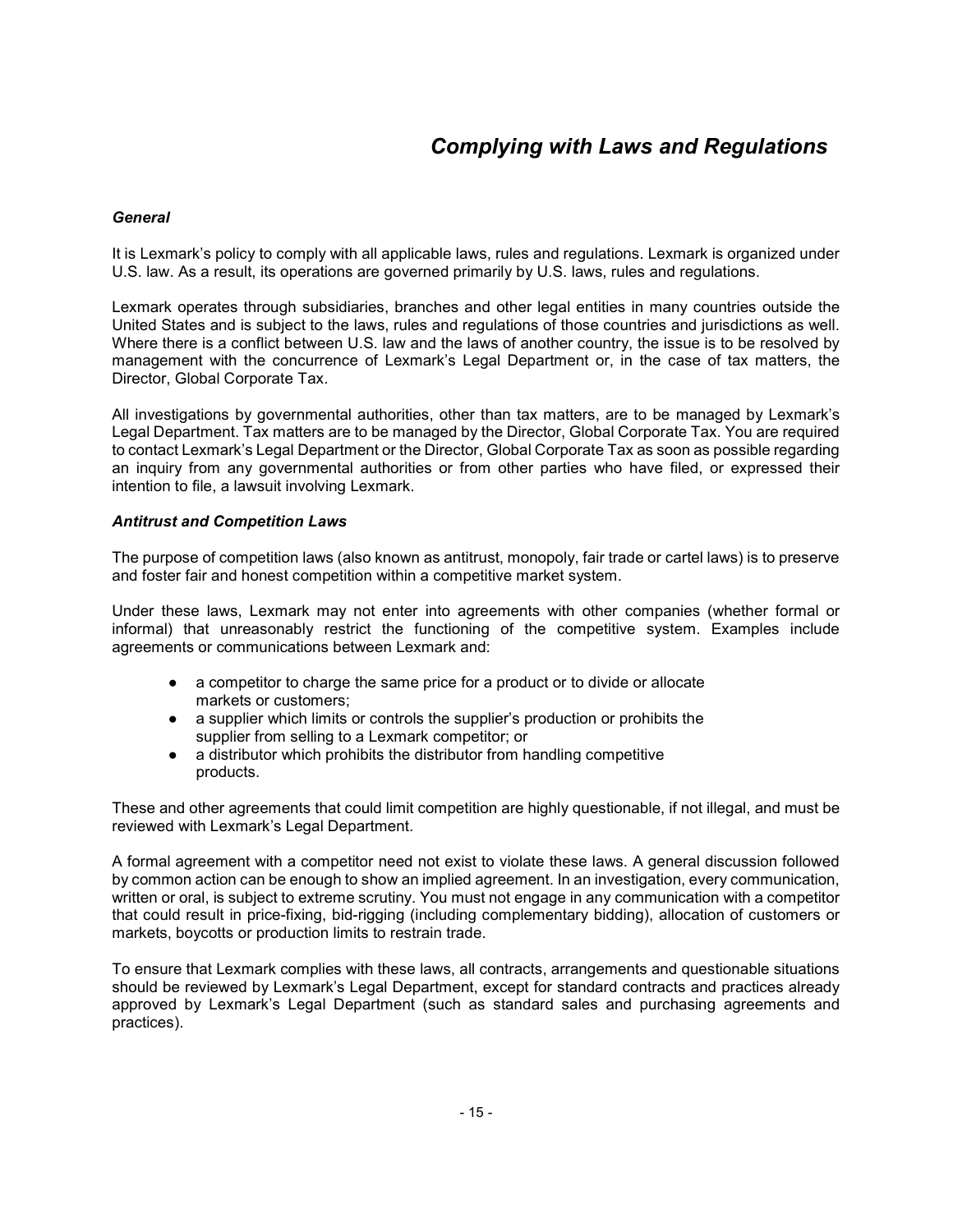## Bribes, Kickbacks or Other Corrupt Transactions

All employees, officers and directors of Lexmark or any of its affiliates, channel partners, service providers, suppliers, intermediary agents, joint ventures, or third parties acting as a representative, agent, or adviser to Lexmark or any of its affiliates, must comply fully with applicable anti-corruption laws, including applicable provisions of the Foreign Corrupt Practice Act.

You are prohibited under any circumstances from directly or indirectly offering, giving, soliciting or receiving any form of bribe, kickback or other corrupt payment, or anything of value to or from any person or organization ("corrupt transactions"), including government agencies, individual government officials, private companies and employees of those private companies except as provided for under the anticorruption policy or this document.

 The Foreign Corrupt Practices Act (the "FCPA") applies to U.S. individuals and companies, including their controlled international subsidiaries.

 The FCPA anti-bribery provisions prohibit payment of a bribe to a foreign official. The FCPA defines a bribe as anything of value given or offered to a foreign official to influence an act or decision to obtain, retain or direct business or to secure any improper advantage. "Anything of value" is not limited to cash.

 Foreign officials include: (i) a non-U.S. official or non-U.S. political party, party official or candidate for political office; (ii) an employee of a government-owned company, such as a national utility company; and (iii) an officer or employee of a public international organization, such as a United Nations agency.

 The FCPA contains special provisions for expediting payments made to secure routine governmental action. No such payments may be made without the advance approval of Lexmark's Legal Department. Any such payments must be recorded as an expediting payment in the accounting records of Lexmark.

 Any officer, director, employee, agent or stockholder acting on behalf of Lexmark who violates the FCPA may be subject to substantial fines and/or imprisonment, in addition to any Lexmark disciplinary action he or she may face. If convicted, Lexmark may also be subject to substantial fines.

### Corrupt Transactions and Third-Party Relationships

Corrupt offers, promises and payments made through channel partners, service providers, intermediary agents, joint ventures, or third parties are also prohibited.

Therefore, it is important to conduct due diligence on such partners or agents, and not disregard or ignore facts which indicate a probability that a corrupt payment may occur. The purpose of due diligence is to ensure, to the extent possible, that Lexmark retains only reputable and honest agents, representatives and partners.

In addition, contracts with agents or third-party representatives and joint venture partners should, to the extent possible, include provisions to mitigate the risk of potential corrupt transactions.

### Boycotts and Export Controls

Lexmark's and its non-U.S. subsidiaries' ability to export and sell products and services in certain countries and to certain entities is restricted by U.S. and other laws and regulations. In addition, Lexmark is prohibited from participating in boycotts against other countries which are considered friends of the United States. U.S. law requires that Lexmark report the receipt of any boycott requests to the U.S. Government. If you become aware of a boycott request or have any question as to whether a proposed transaction may violate the export control laws, you should consult with Worldwide Import and Export Compliance or with local management responsible for export compliance.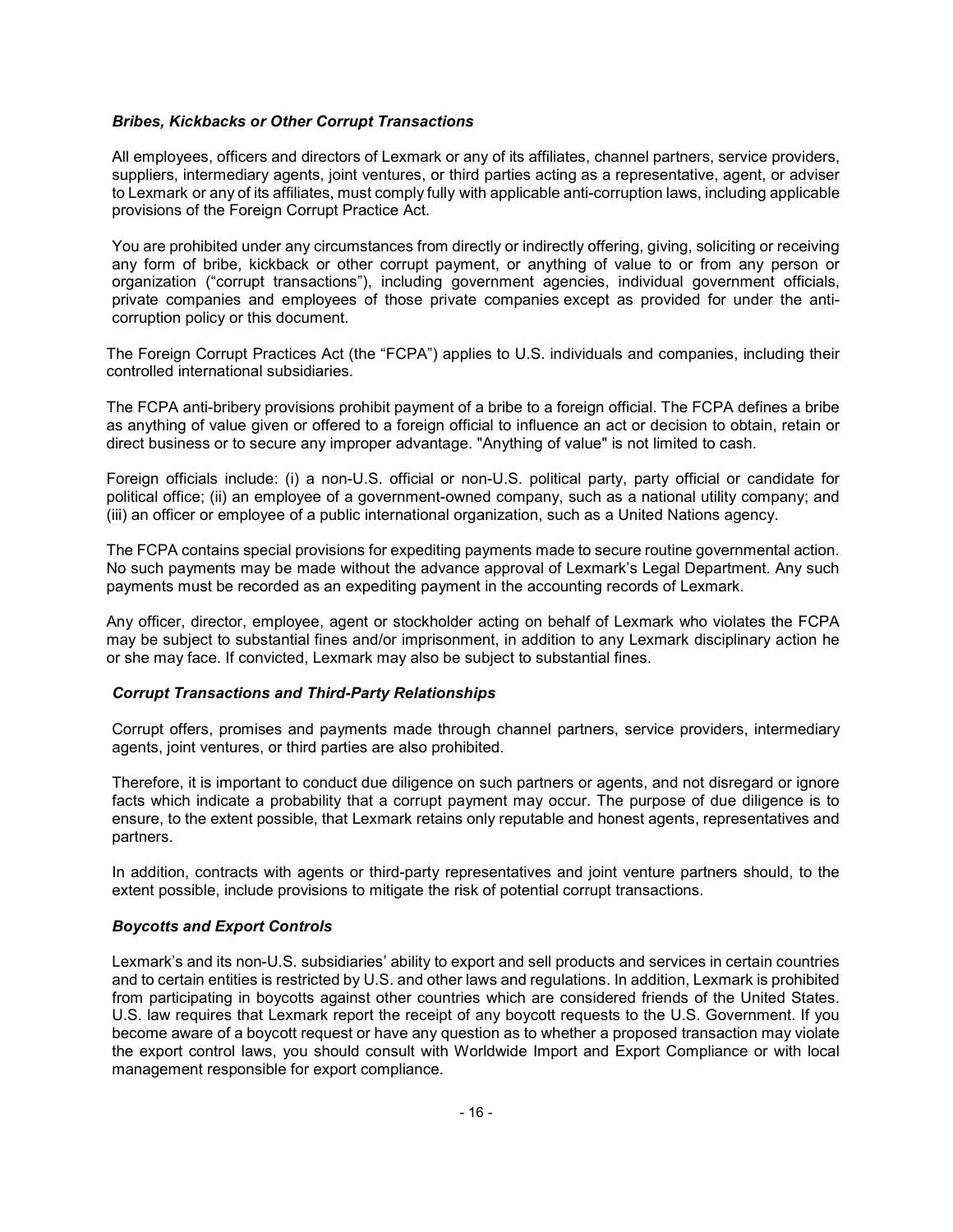## Copyrightable Material

In most cases, the copyrights in employee-generated works of authorship, such as manuals and computer programs, are automatically owned by Lexmark through operation of law. In other cases, title to the copyrights is given to Lexmark by contractual provisions. Lexmark's policy is to limit the reproduction or distribution of copyrighted material within Lexmark to only that material for which the copyright is owned by or appropriately licensed to Lexmark. To ensure that material not owned by Lexmark is appropriately licensed, Lexmark may request a license from the owner of such material before permitting the material to be placed into or on any Lexmark owned distribution channel, including, but not limited to, any corporate email or intranet system. If there is a question of ownership, you should consult your manager before you distribute material through any distribution channel.

## CFIUS and United States Government Imposed Communication Restrictions

The Committee on Foreign Investment in the United States (CFIUS) is an inter-agency committee of the U.S. Government that reviews transactions that could result in control of a U.S. business by a foreign person or foreign company, to determine the effect of such transactions on the national security of the United States.

In November 2016, Lexmark was purchased by a consortium of Chinese based investors led by Apex Technology Co. (now Ninestar Corporation) and the private equity firms PAG Asia Capital and Legend Holdings.

As a result of this purchase, there are several very important, U.S. government-imposed rules about how Lexmark's employees and contingent workers may interact with consortium employees, contingent workers and affiliates. The U.S. government recognizes the synergies that can be achieved by allowing Lexmark and the consortium to work together on select projects. Unless your management team tells you that you will be working on one of these projects and you receive approval notification from Lexmark's Security Officer, you should not have any contact with anyone from the consortium or its affiliate companies.

The vast majority of our employees will have no interaction with members of the consortium, and while you need to understand these rules, they generally won't impact your day to day activities. For that handful of employees who will have interactions, you will need to understand the rules prior to any future interactions.

You should report to your manager and to the Lexmark Security Officer at security.officer@lexmark.com if anyone associated with the consortium attempts to contact you for any reason if you are not approved to engage with the consortium. Do not initiate or accept phone calls, meeting invitations, texts, emails, or instant messages (e.g. WeChat) to or from any person associated with the consortium companies unless you are working on an Approved Business Relation (ABR), are listed on Lexmark's Approved Communications List, and have completed specific training on the process and rules for communicating with members of the consortium. You should also report to your manager and to the Lexmark Security Officer if anyone associated with the consortium attempts to contact you outside of these policies and guidelines.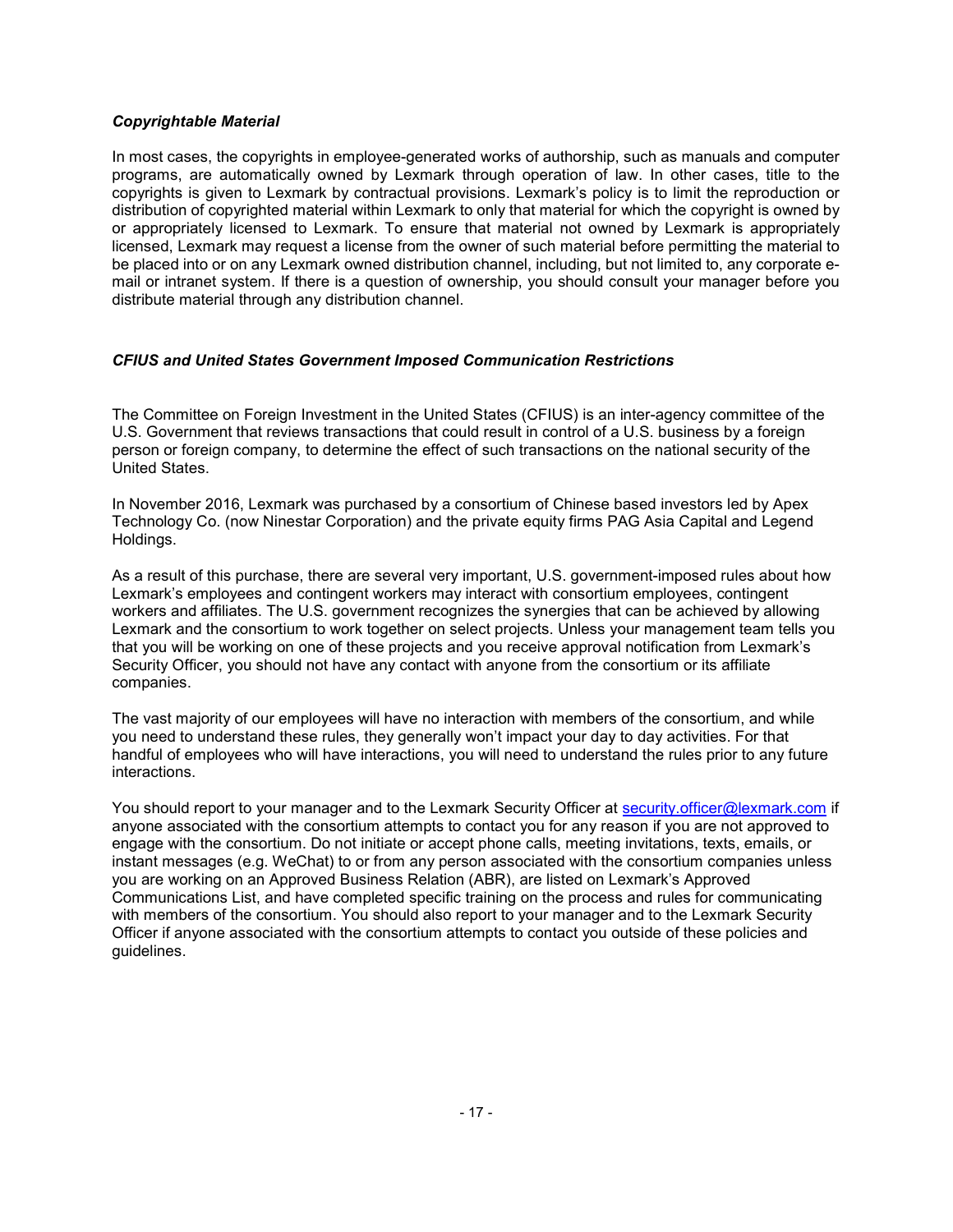# Supplier Relationships

You must treat all suppliers fairly. It is essential that suppliers competing for Lexmark's business have confidence in the integrity of our selection process. In deciding among competing suppliers, you should weigh all the facts impartially. Whether or not you are in a position to influence decisions involving the evaluation or selection of suppliers, you must not exert or attempt to exert influence to obtain special treatment on behalf of a particular supplier. Suppliers are to be selected in line with Lexmark's sourcing strategy and on the basis of a supplier's ability to satisfy Lexmark's requirements, which include quality, price, continuity of supply, capacity, reliability and technology.

To prevent any perception of unfairness, former employees will generally not be allowed to act as a supplier or supplier's representative for a period of one year after such person's employment with Lexmark has ended.

Suppliers should never be used as a means to circumvent Lexmark policy or the law.

## Avoid Reciprocal Dealing

Seeking reciprocity is contrary to Lexmark policy and may be unlawful. You may not imply or tell a prospective supplier that your decision to purchase its products or services is conditioned on the supplier's agreement to purchase Lexmark products or services or on the supplier's not purchasing the products or services of a competitor (or actually imposing such a reciprocal obligation). To avoid allegations of reciprocal dealing, do not tell a prospective customer that Lexmark deserves the customer's business because Lexmark purchases products or services from that customer. This does not mean that a Lexmark customer is precluded from being a Lexmark supplier. It simply means that Lexmark's decision to buy products or services from a supplier must be made independently from that supplier's decision to purchase Lexmark products and services. Bartering arrangements are allowed only when approved by a member of Executive Management.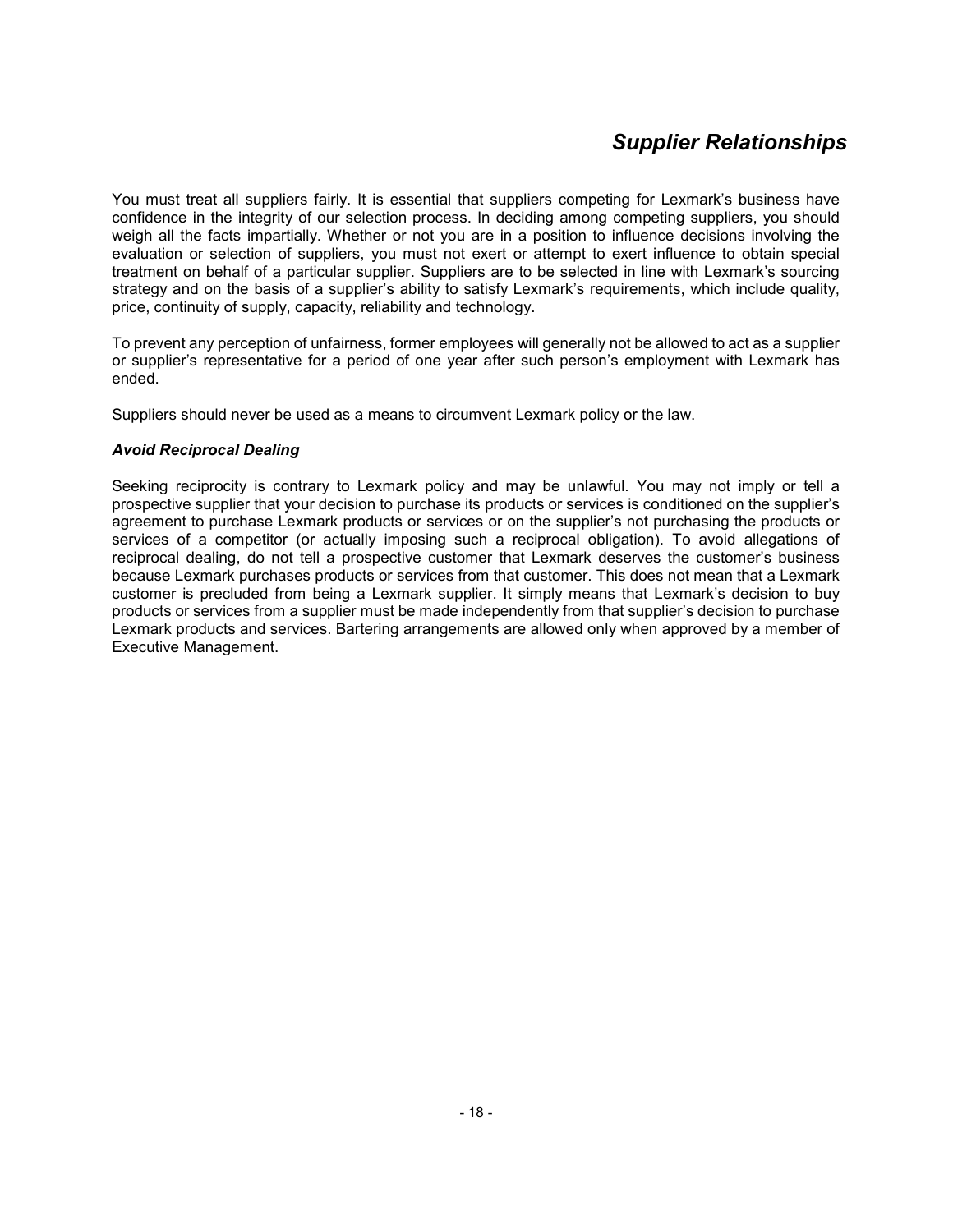# Customer Relationships

Lexmark extends appropriate terms to each type of customer. For example, distributors, dealers and end users purchase certain Lexmark products or services under different terms. However, within each category, Lexmark endeavors to conduct its business so that all customers who are procuring in similar quantities and under similar business conditions are treated in a similar manner.

Lexmark will compete vigorously in bidding for government and commercial business. If circumstances require modified pricing or service terms, the modifications must be specifically approved by an appropriate level of management.

## Premature Disclosure

In most circumstances, Lexmark does not disclose unannounced offerings (including products, prices, terms and conditions) to a customer or prospective customer that have not been disclosed to customers generally. Exceptions must be approved by a member of Executive Management.

## Truth in Advertising

It is Lexmark's policy to avoid any misstatement of fact or misleading impression in any of its advertising, literature, exhibits or other public statements. All statements made in support of our products and services should be true statements that can be supported to the satisfaction of a reasonable person. In addition, any omission of fact, wrongful emphasis or use of illustrative material that would tend to mislead a reader, listener or viewer is to be avoided. No claim, comparison or other statement of fact should be included in a message without having sufficient evidence to support it.

### Commission for Referrals

When authorized by Lexmark, sales and marketing employees may refer customers to third-party suppliers such as Lexmark authorized remarketers, third-party software organizations or financing organizations. However, you may not accept any fee, commission or other compensation for this activity from anyone other than Lexmark.

### Relationships with Government Customers

What is acceptable practice in a commercial business environment may not be acceptable (and may possibly be illegal) when dealing with government customers. Therefore, you must be aware of and adhere to the relevant laws and regulations in each country governing relationships between government customers and suppliers.

For example, the following activities (whether conducted directly or indirectly) are not permitted when dealing with U.S. Government customers and may be prohibited in other countries as well:

- discussing or offering employment or business opportunities which could personally benefit procurement officials;
- offering or providing gifts or gratuities; or
- soliciting or obtaining proprietary or source selection information.

Furthermore, Lexmark may be prohibited from hiring former government employees who participated personally and substantially on behalf of the government in procurement activities. You should consult with Lexmark management and the Lexmark Legal Department before you take any steps to hire such a person.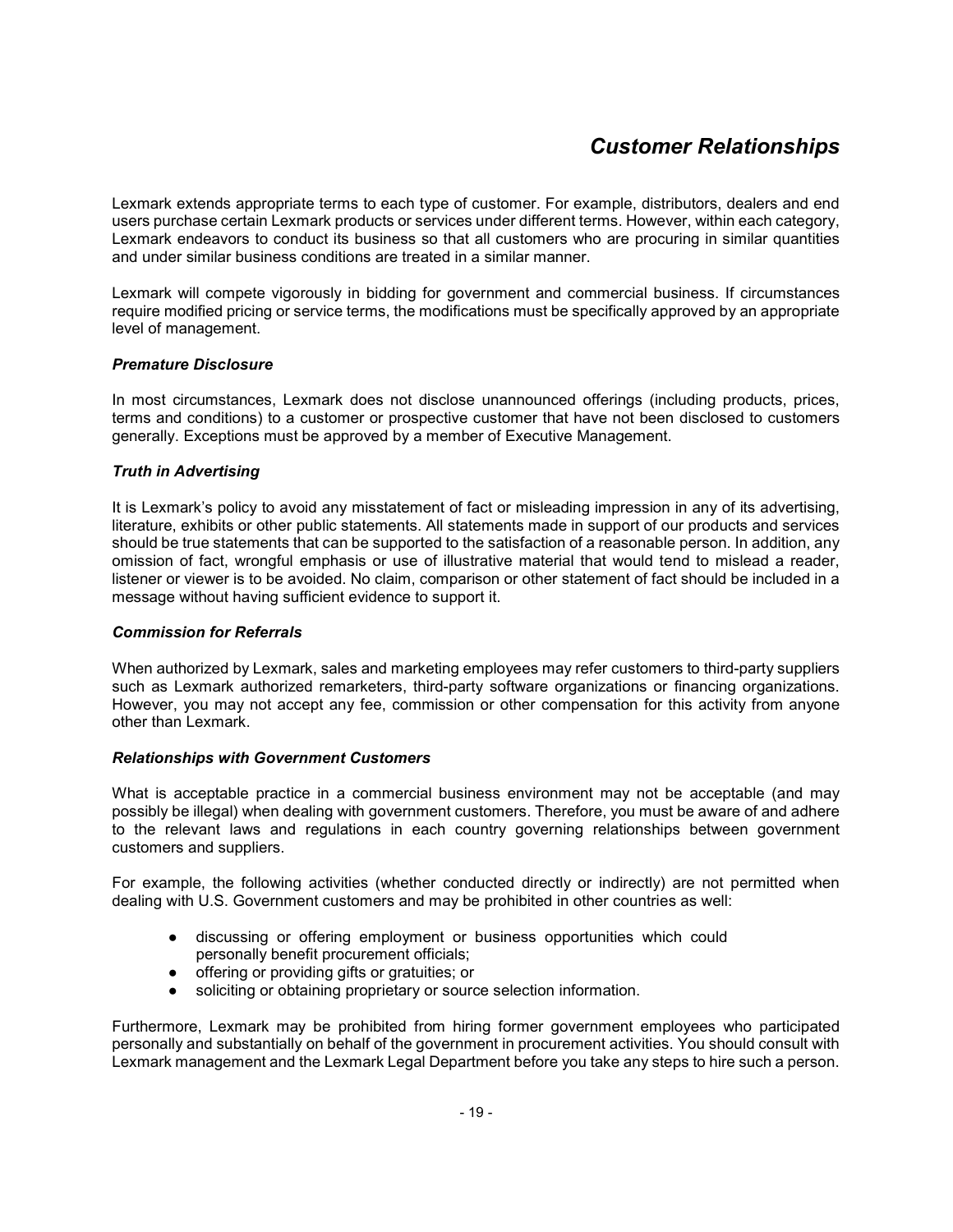## Competitor Relationships

## Fairness in the Field

If you work in a sales or service activity, Lexmark expects you to compete vigorously and effectively, but most of all, fairly. You should not take unfair advantage of anyone through manipulation, concealment, abuse of privileged information, misrepresentation of material facts or other unfair-dealing practices.

## **Disparagement**

It is Lexmark's policy to sell products and services on their merits, not by disparaging competitors, their products or services. False or misleading statements and innuendoes are improper. You may not make comparisons that unfairly cast the competitor in a bad light. Such conduct only invites disrespect from customers and complaints from competitors.

In short, in all your business dealings you should stress the advantages of Lexmark products and services and be sure that all comparisons are fair and accurate.

## Business Contacts with Competitors

Because many companies have multiple relationships with Lexmark, you should be aware that a company with whom you are dealing, such as a supplier or a customer, may also be a Lexmark competitor. Such relationships require extra care. It is also inevitable that you, other Lexmark employees and competitors will from time to time meet, talk and attend the same industry or association meetings. Usually these contacts are perfectly acceptable as long as the requirements of this Code of Business Conduct are followed.

Acceptable contacts include sales to other companies in our industry, purchases from them, participation in approved joint bids, and attendance at business shows, standards organizations and trade associations. But even these contacts require caution.

In all contacts with competitors, you should not discuss pricing policy, terms and conditions, costs, inventories, research and development activities, marketing and product plans, market surveys and studies, production plans and capabilities, financial performance or any other proprietary or confidential information.

Collaboration or discussion of these subjects with competitors can be illegal. If a competitor raises such a subject, even lightly or with apparent innocence, you should object, stop the conversation immediately and tell the competitor that you cannot discuss these matters under any circumstances. If necessary, you should leave the meeting.

In summary, disassociate yourself and Lexmark from participation in any possibly illegal activity with competitors; and confine your communication to what is clearly legal and proper. Finally, report any incident associated with a prohibited subject to Lexmark's Legal Department as soon as possible.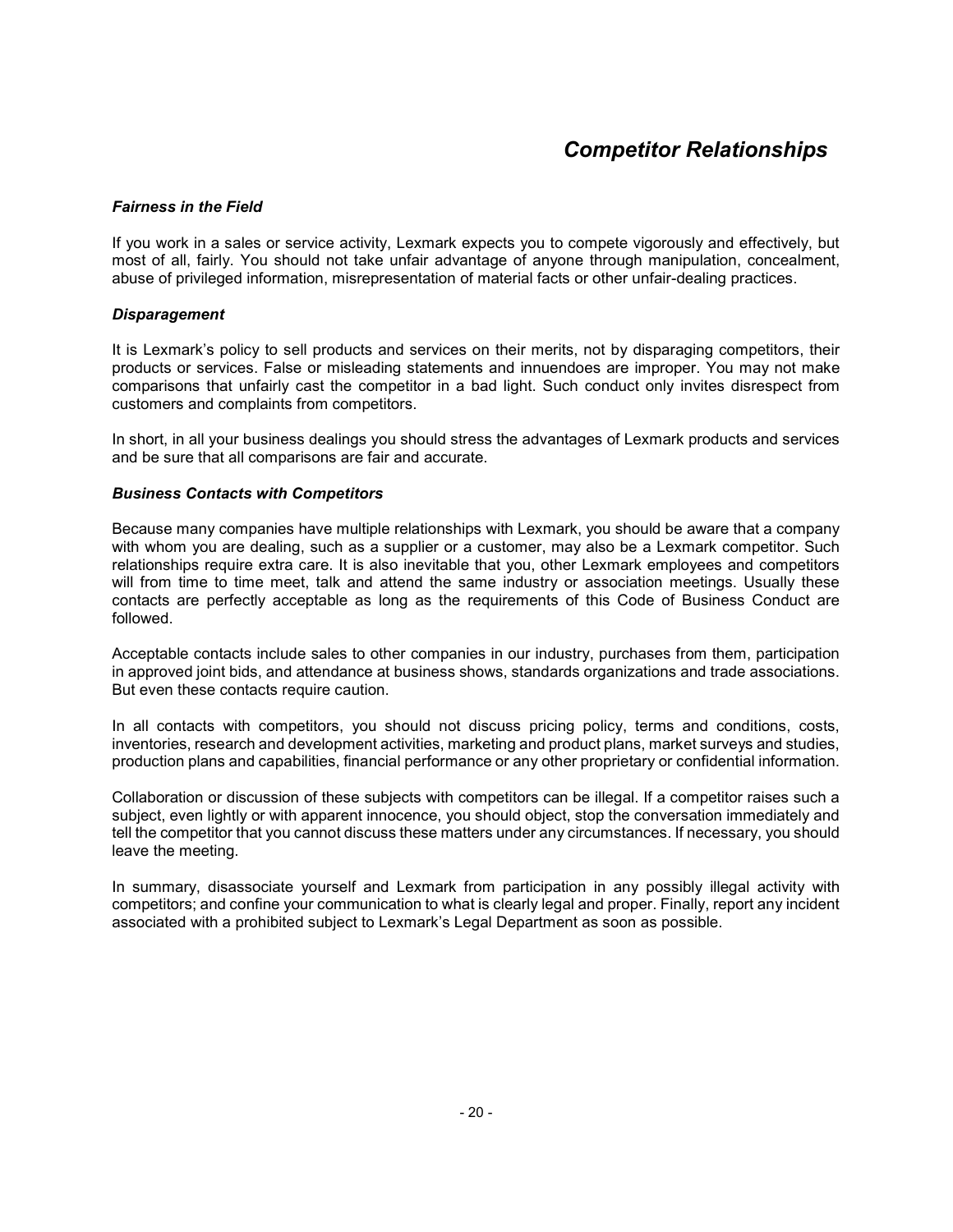## Information Concerning Others

## Data Protection

Lexmark is committed to following responsible personal data management and protection practices for all personal data collected from external sources, including customers, prospective customers, business partners and other third parties. Employees and those business partners and suppliers who manage and use such data on our behalf are required to do so in compliance with Lexmark's Privacy Policy and applicable law.

### Acquiring Information

In the normal course of business, you may acquire information about many other organizations, including competitors. Doing so is a normal business activity. Lexmark gathers this kind of information for such purposes as extending credit and evaluating suppliers. Lexmark also collects information on competitors from a variety of legitimate sources to evaluate the relative merits of its own products, services and marketing methods.

There are, however, limits to the ways that information, especially information about competitors, may be acquired and used. You should not employ illegal or unethical means to acquire a competitor's trade secrets or other confidential information. Lexmark does not condone any illegal practices to acquire such information, including stealing, burglary, wiretapping and bribery. Solicitation of, or accepting confidential data from a competitor's employees, from Lexmark employees who were previously employed by competitors or from Lexmark customers is also prohibited. You may not misrepresent for whom you work or who you are to obtain competitive information or utilize others to undertake activities that would be unacceptable if pursued by you.

You should not examine information designated as confidential, such data about products or proposals prepared for customers, business partners, or suppliers unless access to this information is required to do your job.

### Using Information

Information about other companies and their employees should be treated with sensitivity and discretion and not disclosed unless authorized or legally mandated. Other companies are rightly concerned about their reputations and the privacy of their employees. When using sensitive information, you should use it in the proper context and make it available only to other Lexmark employees with a legitimate business need to know. In presenting such information, you should disclose the identity of the organization or individuals only if necessary. If disclosure is not necessary, you should present the information in the aggregate or by some other means.

### Information Owned by Others

Other organizations, like Lexmark, have intellectual property they want to protect as do individuals. Sometimes they are willing to disclose their confidential information for a particular purpose. If you receive another party's confidential information, it is important that you proceed with caution to avoid Lexmark being accused of misappropriating or misusing someone else's confidential information.

To avoid the risk of Lexmark being accused of misappropriating or misusing someone's confidential or proprietary information (whether written or oral), you should determine whether the information actually is confidential or has restrictions placed on its use. If written information is labeled trade secret, confidential, proprietary, or restricted, or if you have any other reason to believe that Lexmark may not be free to use or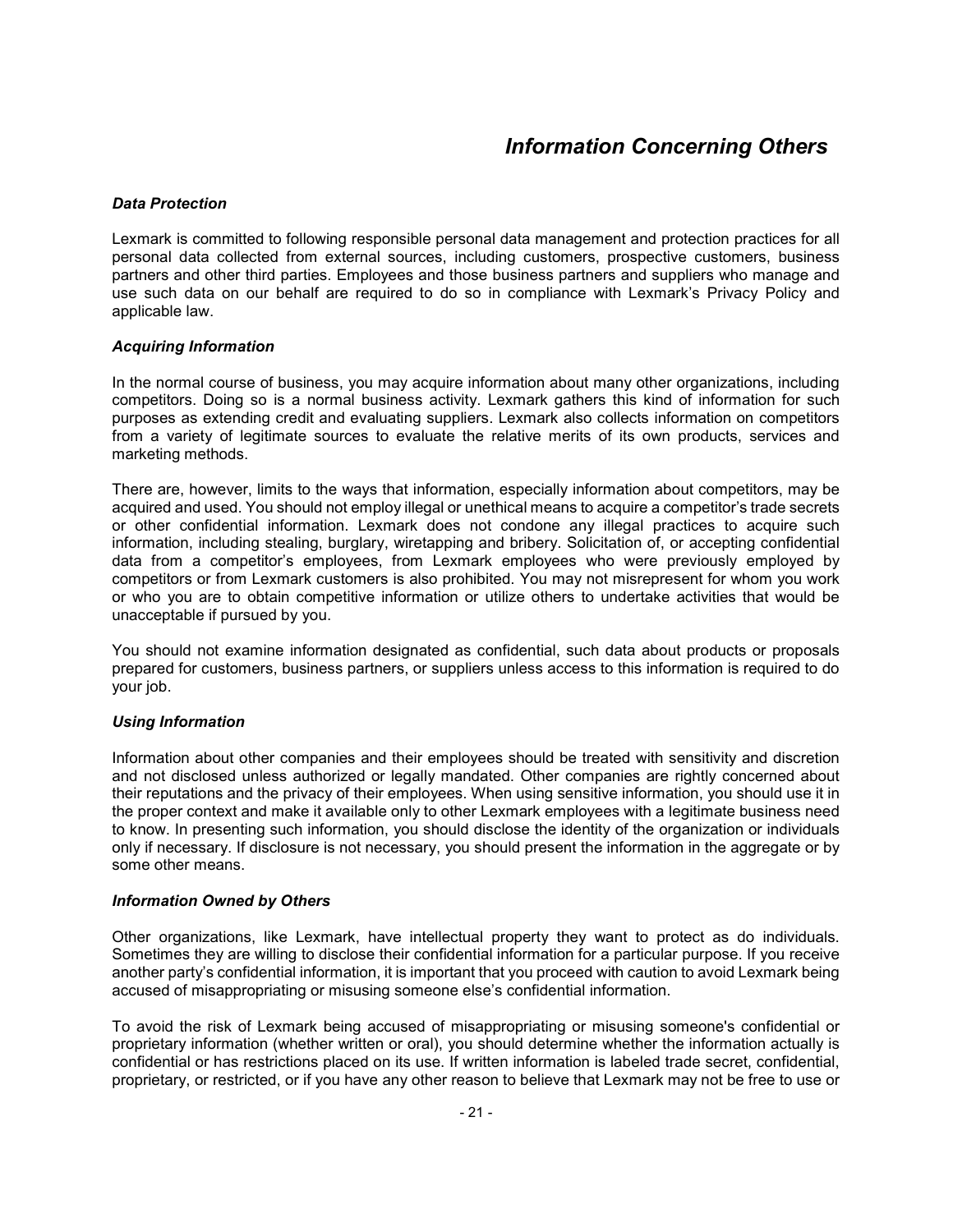disseminate the information without restrictions, review it with your manager or Lexmark's Legal Department and, if appropriate, ask the other party.

The same precaution applies to oral information. If, before entering into a meeting or a conversation, you think that the information you are about to hear might be considered confidential, you should first establish clearly in writing that it is not confidential and that its use is unrestricted.

You may not receive confidential information or information that has use restrictions (whether written or oral) without prior written approval by a direct report to the CEO, after consultation with Lexmark's Legal Department. This approval can be delegated to specific individuals one level lower, if approved in writing by a direct report to the CEO. Furthermore, the actual receipt of such information must not take place until the terms of its use have been formally agreed to in writing by Lexmark and the other party. Any such agreement should be reviewed by Lexmark's Legal Department. Once another party's confidential information is legitimately in your hands, you may not use, copy, distribute or disclose that information unless you do so in accordance with the terms of that agreement.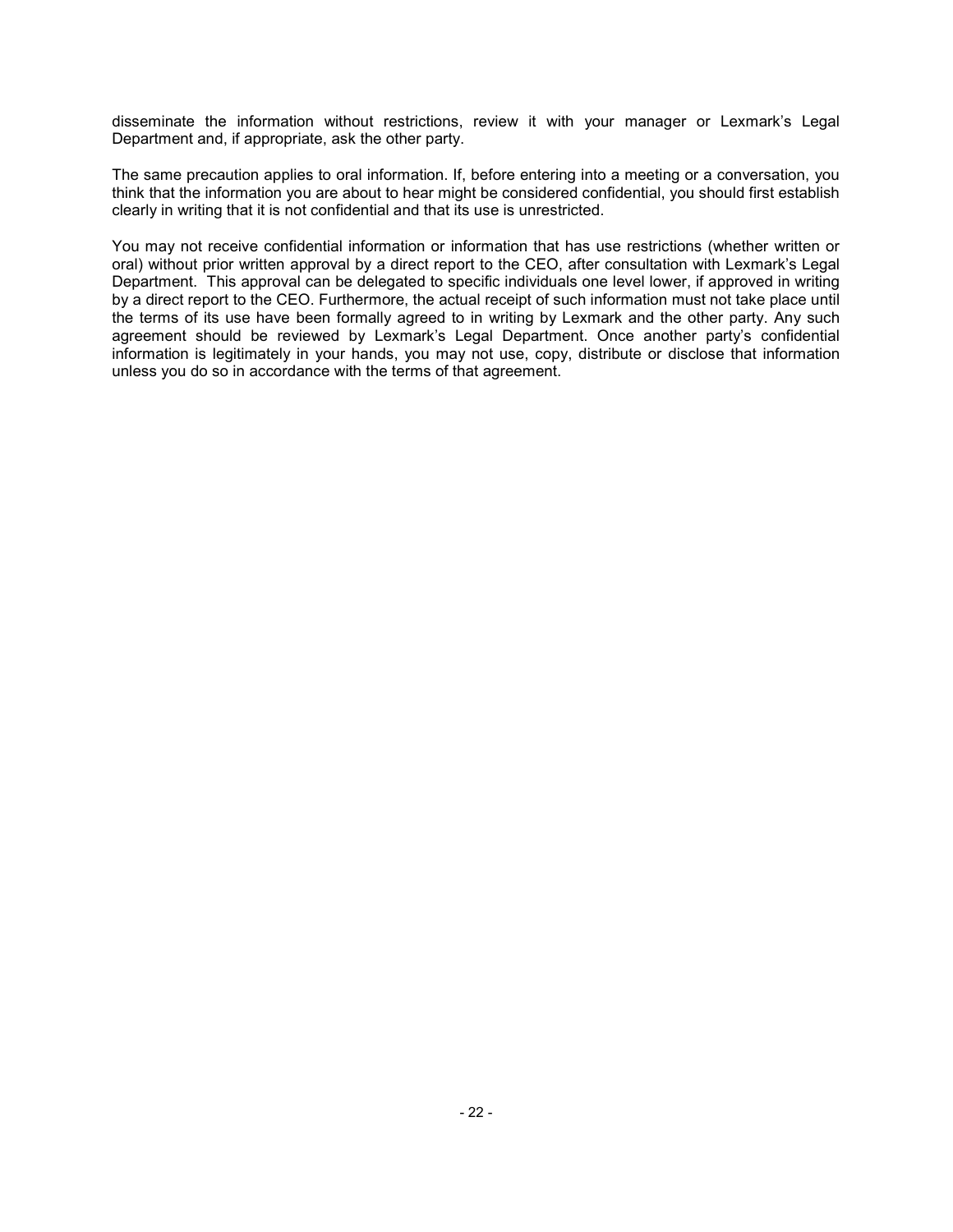## Corporate Social Responsibility

Lexmark is committed to acting responsibly in the global community. Consistent with this commitment, as a company and as individual Lexmark employees, we must strive to operate in a manner that demonstrates Lexmark's respect for human rights, safety standards and environmentally sound business practices.

## Promoting Human Rights

Lexmark strives to assure the fair and equitable treatment of our employees and those of our suppliers by protecting workers' rights and promoting safe and ethical working conditions. As a Lexmark employee you have the right to freely-chosen employment and freedom of association. In this regard, Lexmark does not use forced labor, indentured labor, or child labor. Lexmark is committed to compliance with laws regulating wages, hours and working age.

## Ensuring Product Safety

Lexmark Product Safety Programs focus on compliance with worldwide safety and health regulations and laws. As part of this commitment, Lexmark tests our products in laboratories accredited by third-party agencies. As part of these efforts Lexmark's Product Safety teams are tasked with investigating reported safety incidents and taking appropriate action.

## Providing a Safe and Healthy Workplace

The health and safety of our employees is a priority. Lexmark offers workplaces that pursue the safe use of equipment, situations and practices and has developed written programs that focus on legal and regulatory compliance. Should an unsafe working condition or other safety issue occur, you have an obligation to promptly report it directly to your management or to your Environmental, Health and Safety team.

### Protecting the Environment

Lexmark is committed to preserving and protecting our natural resources and practicing pollution prevention in the design of our products and services, and in the operation of our facilities. You are encouraged to discover effective and eco-friendly ways of helping our customers and safeguarding the environment. Your ideas and efforts should seek new ways to deploy cost-effective best practices for energy conservation, wise water use, and waste reduction through reuse and recycling.